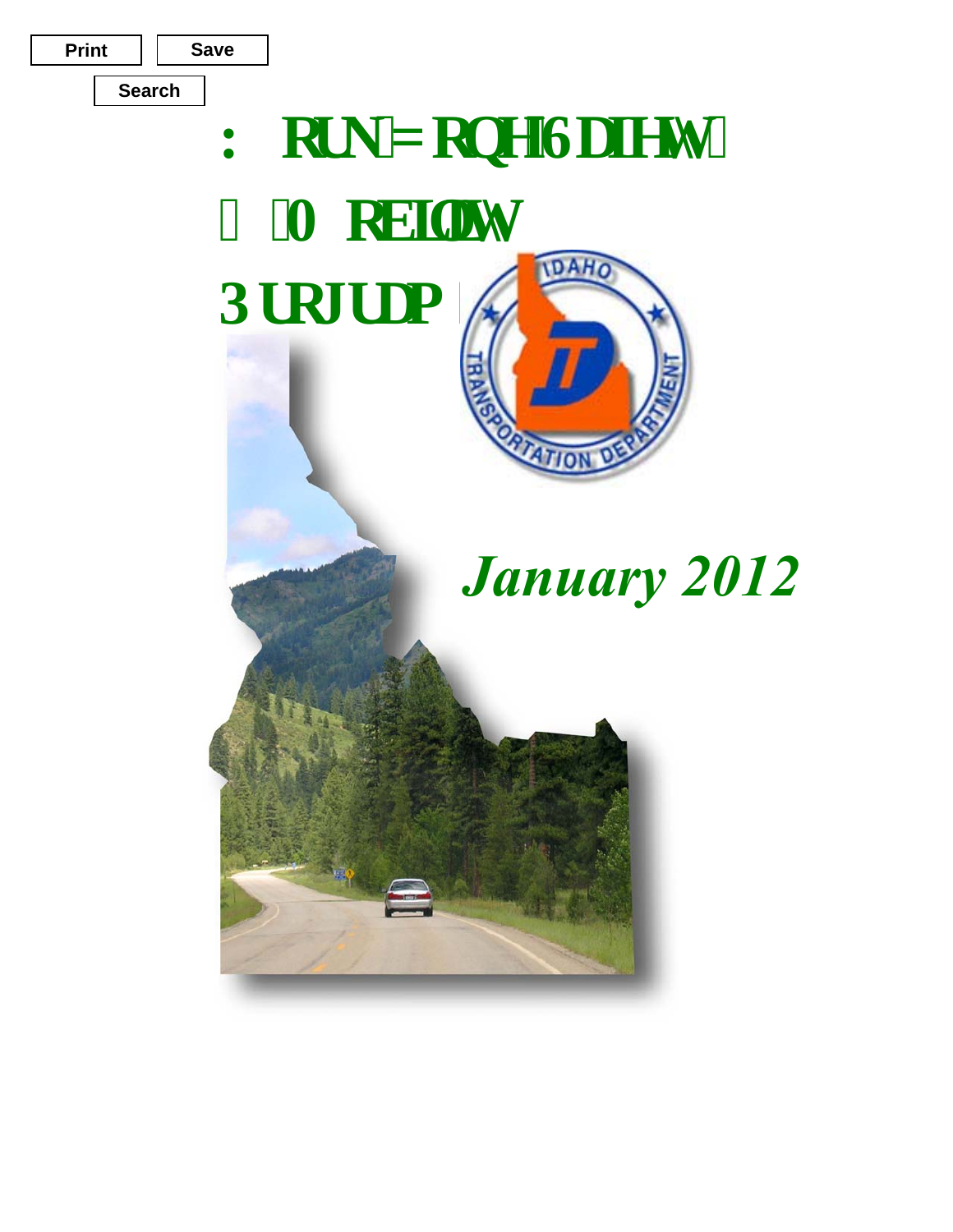# **I. PREFACE**

In September 2004, the Federal Highway Administration (FHWA) published updates to the work zone regulations at [23 CFR 630 Subpart J.](http://www.ecfr.gov/cgi-bin/text-idx?c=ecfr&sid=4326b3462801c075d9d260366f1f811e&rgn=div5&view=text&node=23:1.0.1.7.21&idno=23#23:1.0.1.7.21.9.1.1) This updated Rule, referred to as the Work Zone Safety and Mobility Rule, applies to all State and local governments on projects that receive Federal-aid highway funding. Transportation agencies were required to comply with the provisions of the Rule by October 12, 2007. The changes made to the regulations broaden the former Rule to better address the work zone issues of today and the future. On December 5, 2007 the FHWA added a new Subpart K to [23 CFR 630](http://www.ecfr.gov/cgi-bin/text-idx?c=ecfr&sid=4326b3462801c075d9d260366f1f811e&rgn=div5&view=text&node=23:1.0.1.7.21&idno=23#23:1.0.1.7.21.9.1.1) to supplement the other regulations that govern work zone safety and mobility. The effective date of this regulation was December 4, 2008.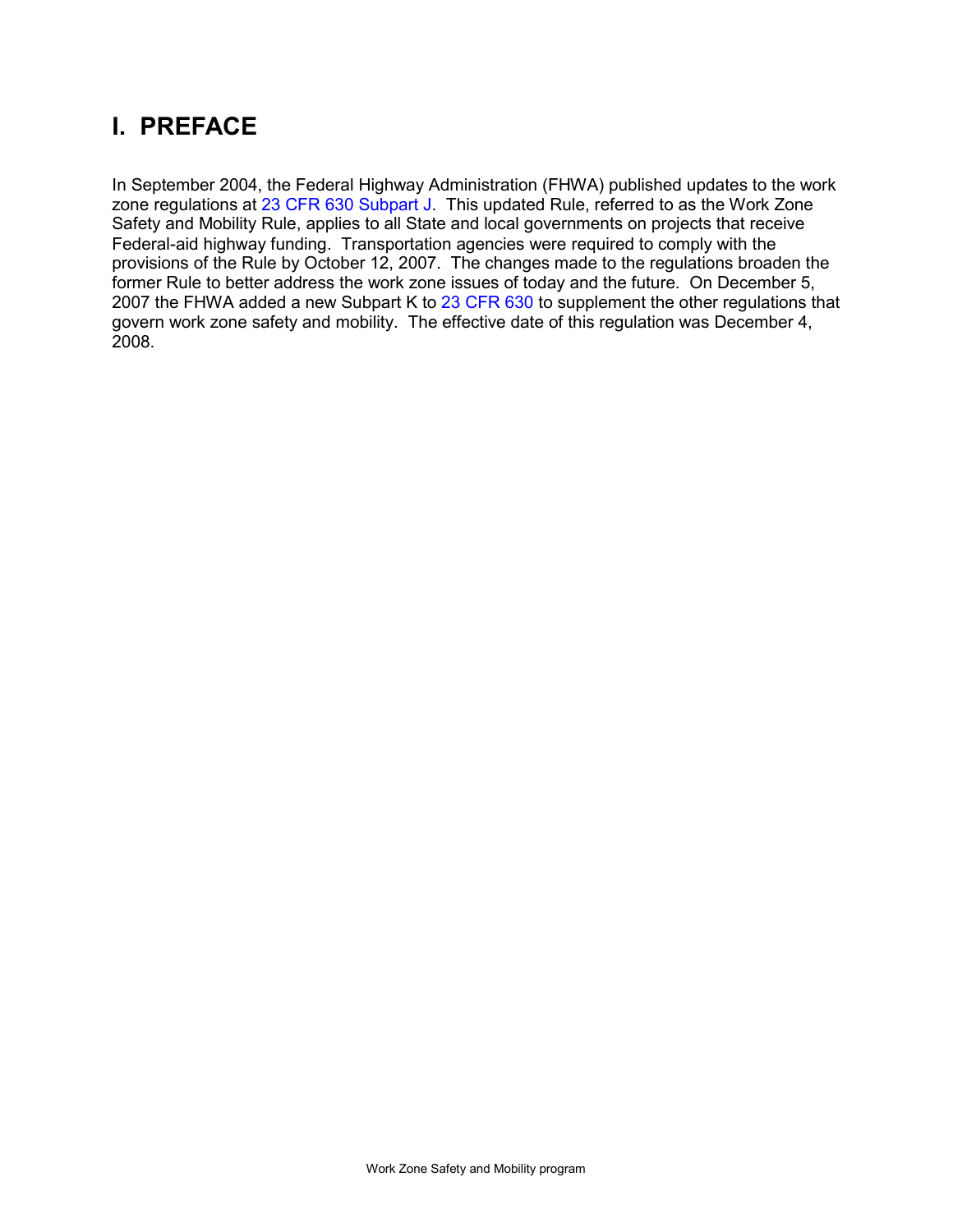# **Contents**

| L.           |                                                                  |  |
|--------------|------------------------------------------------------------------|--|
| $\Pi$ .      |                                                                  |  |
| III.         |                                                                  |  |
| IV.          |                                                                  |  |
|              | CHAPTER 1 - WORK ZONE ASSESSMENT AND IMPACT MANAGEMENT 1-6       |  |
| $\mathbf{L}$ |                                                                  |  |
| $\Pi$ .      |                                                                  |  |
| III.         |                                                                  |  |
| IV.          |                                                                  |  |
|              |                                                                  |  |
|              |                                                                  |  |
| $\mathbf{L}$ | Requirements of the Work Zone Safety and Mobility program.  I-14 |  |
| Ш.           |                                                                  |  |
| III.         |                                                                  |  |
| IV.          |                                                                  |  |
|              |                                                                  |  |
| L.           | Requirements of the Work Zone Safety and Mobility program. 19    |  |
| $\Pi$ .      |                                                                  |  |
| III.         |                                                                  |  |
|              | А.                                                               |  |
|              | В.                                                               |  |
|              | C.                                                               |  |
|              |                                                                  |  |
|              | CHAPTER 4 - WORK ZONE SAFETY AND MOBILITY PROCESS REVIEW 26      |  |
|              |                                                                  |  |
| II.          |                                                                  |  |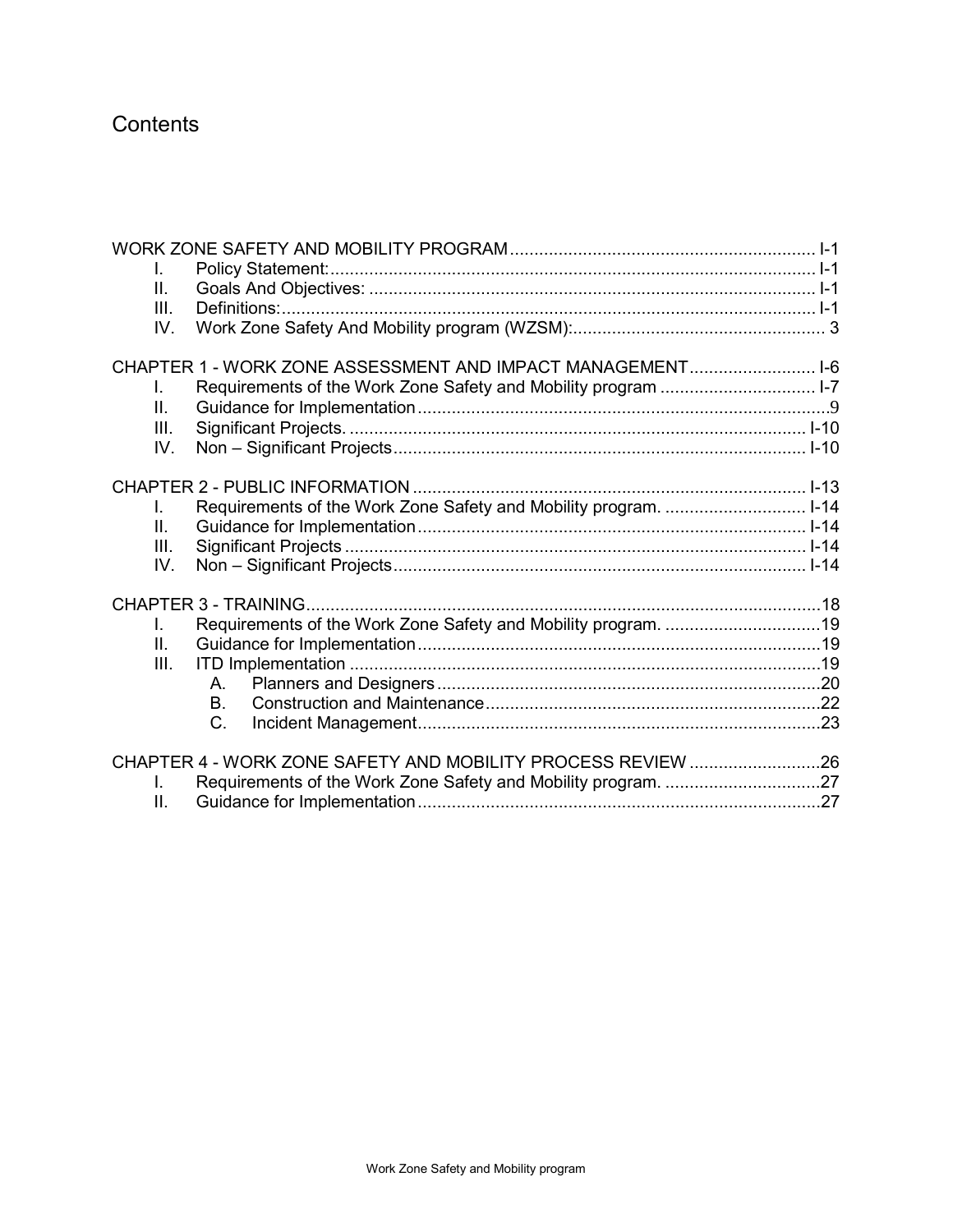# **WORK ZONE SAFETY AND MOBILITY PROGRAM**

# <span id="page-3-4"></span><span id="page-3-1"></span><span id="page-3-0"></span>**I. Policy Statement:**

The Idaho Transportation Department's policy is to plan, design, construct, maintain, and operate safe and efficient Temporary Traffic Control (TTC) zones. The needs and the control of all road users (as defined by [MUTCD Section 1A.13\)](http://mutcd.fhwa.dot.gov/htm/2009/part1/part1a.htm) through a TTC zone is an essential part of highway construction, utility work, maintenance operations, right-of-way use permits, and the management of traffic incidents.

Two principles guide the planning and implementation of the Work Zone Safety and Mobility (WZSM) program:

- A. The safety of motorists, pedestrians, bicyclists, individuals with disabilities, and workers is the top priority and must be an integral part of every project.
- B. Mobility of all forms of traffic shall be considered on every project. The movement of all forms of traffic through a TTC zones should be inhibited as little as possible. Traffic is inhibited by reduced speeds. Speed reduction zones should be limited to TTC zones and time periods that specifically justify their use.

### <span id="page-3-2"></span>**II. Goals And Objectives:**

- A. Provide a safer environment for highway workers and the traveling public
- B. Work "Toward Zero Deaths" in work zones.
- C. Maintain a crash rate that is equal to or less than the crash rate that existed prior to implementation of the work zone.
- D. Maintain or reduce project maximum travel delays stated in the construction contract.
- E. Utilize appropriate Intelligent Transportation Systems (ITS) technologies that reduce delays and improve safety.
- F. Implement training programs for those involved in planning, designing, constructing, maintaining, and providing Law Enforcement in work zones and managing incidents.
- G. Maintain a Work Zone Safety and Mobility Review Team.

# <span id="page-3-3"></span>**III. Definitions:**

### Federal-aid Highway Project:

A Federal-aid Highway Project means highway construction, maintenance, and utility projects funded in whole or in part with Federal-aid funds.

### Highway:

According to [Idaho State Code 40-109 \(5\), Definition "H",](http://legislature.idaho.gov/idstat/Title40/T40CH1SECT40-109.htm) "Highways" mean roads, streets, alleys and bridges laid out or established for the public or dedicated or abandoned to the public. Highways shall include necessary culverts, sluices, drains, ditches, waterways, embankments, retaining walls, bridges, tunnels, grade separation structures, roadside improvements, adjacent lands or interests lawfully acquired, pedestrian facilities, and any other structures, works or fixtures incidental to the preservation or improvement of the highways. Roads laid out and recorded as highways, by order of a board of commissioners, and all roads used as such for a period of five (5) years, provided they shall have been worked and kept up at the expense of the public, or located and recorded by order of a board of commissioners, are highways.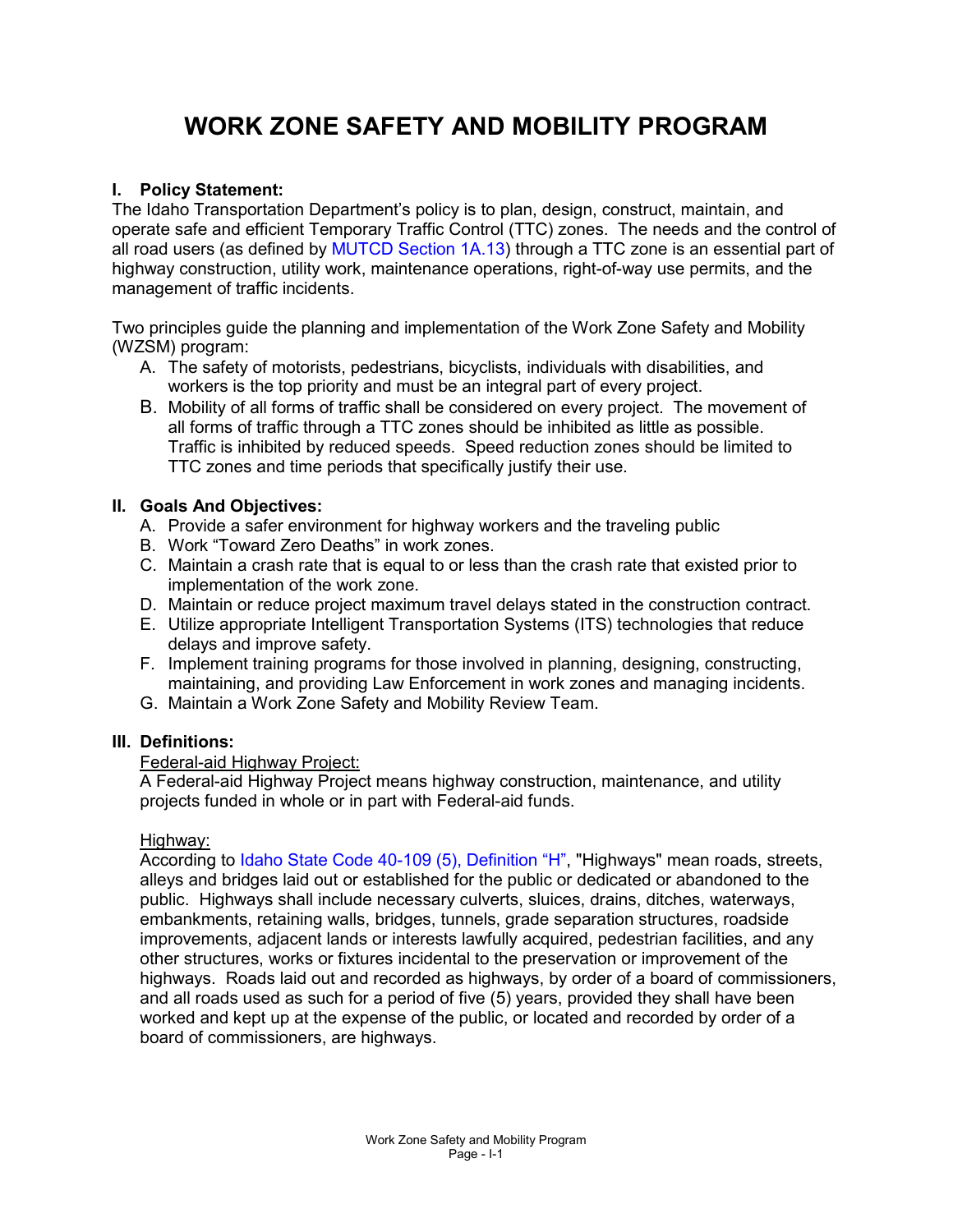#### Highway Worker:

A highway worker includes, but is not limited to, personnel of the contractor, subcontractor, Idaho Transportation Department, utility, and law enforcement, performing work within the right-of-way of a transportation facility.

#### Positive Protection Device:

Positive Protection Device means devices that contain and/or redirect vehicles and meet the crashworthiness evaluation criteria contained in the [AASHTO Manual for Assessing Safety](http://safety.fhwa.dot.gov/roadway_dept/policy_guide/road_hardware/ctrmeasures/mash/mash.pdf)  [Hardware \(MASH\),](http://safety.fhwa.dot.gov/roadway_dept/policy_guide/road_hardware/ctrmeasures/mash/mash.pdf) and/or the [National Cooperative Highway Research Program \(NCHRP\)](http://onlinepubs.trb.org/onlinepubs/nchrp/nchrp_rpt_350-a.pdf)  [Report 350, Recommended Procedures for the Safety Performance Evaluation of Highway](http://onlinepubs.trb.org/onlinepubs/nchrp/nchrp_rpt_350-a.pdf)  Features, 1993, Transportation Research Board, National Research Council.

#### Professional Engineer:

A Professional Engineer is an engineer licensed in the State of Idaho as a Professional Engineer.

#### Public Information:

The Public Information (PI) component shall include communications strategies that seek to inform affected road users, the general public, area residence and businesses, and appropriate public entities about the project, the expected work zone impacts, and the changing conditions on the project. Public information may include information on the project characteristics, expected impacts, closure details, and commuter alternatives.

#### State Highway System

The State Highway System includes all Interstate Highways, US Highways, and State Highways. According t[o Idaho State Code 40-120 \(5\) Definitions "S",](http://legislature.idaho.gov/idstat/Title40/T40CH1SECT40-120.htm) the State highway system means the principal highway arteries in the state, including connecting arteries and extensions through cities, and includes roads to every county seat in the state.

### Significant Project:

A Significant Project is one that, alone or in combination with other concurrent projects nearby is anticipated to cause sustained work zone impacts that are greater than what is considered tolerable based on ITD policy and/or engineering judgment.

All Interstate system projects within the boundaries of a designated Transportation Management Area (TMA) that occupy a location for more than three days with either intermittent or continuous lane closures shall be considered as Significant Projects.

A project that is expected to be a Significant Project shall be identified by ITD in the State Transportation Improvement Program (STIP). Significant Projects should be indentified at the time the project is initially included in the STIP.

ITD may request an exception from FHWA for the Transportation Operations (TO) component and the Public Information (PI) component for Significant Projects when, based on the judgment of the State, projects do not cause sustained work zone impacts. FHWA may grant the exception based on the ITD's ability to show that the specific Interstate system project or categories of Interstate projects do not have sustained work zone impacts.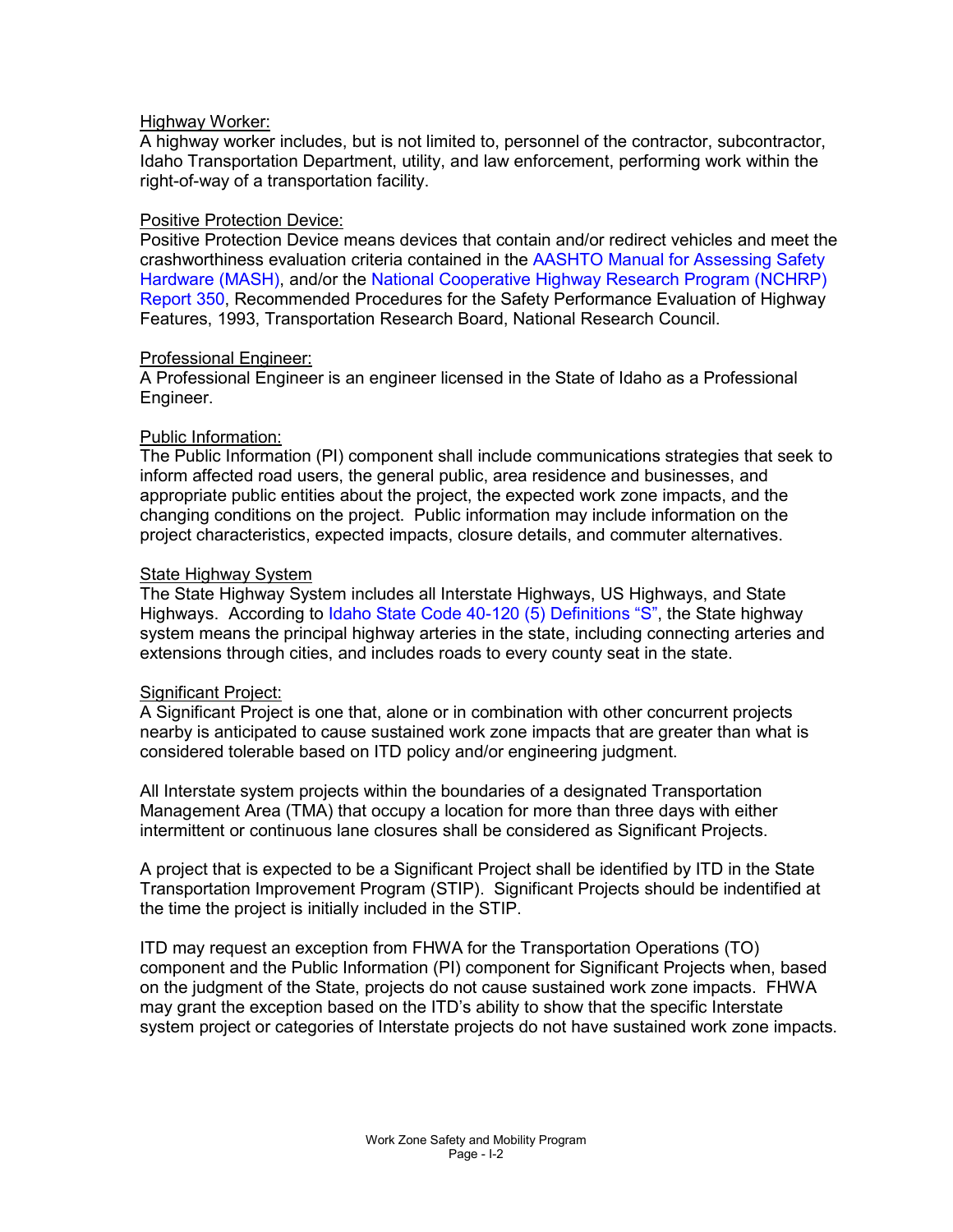### Temporary Traffic Control Plan:

A Temporary Traffic Control (TTC) plan describes measures used for facilitating road users through a work zone or incident area. A TTC plan shall be consistent with the provisions under Part 6 of the MUTCD as adopted by the State, and work zone hardware recommendations in Chapter 9 of the American Association of State Highway and Transportation Officials (AASHTO) Roadside Design Guide. The TTC plan shall either be a reference to specific TTC elements in the [MUTCD,](http://mutcd.fhwa.dot.gov/index.htm) approved standard TTC plans, or be designed specifically for the project.

#### Transportation Management Plan:

A Transportation Management Plan (TMP) consists of strategies to manage work zone impacts. A TMP includes a Temporary Traffic Control (TTC) plan and addresses both Transportation Operations (TO) and Public Information (PI) components. The TO and PI component requirements are removed for Non-Significant Projects and Significant Projects that have been granted an exception by the FHWA.

#### Transportation Operations:

The Transportation Operations (TO) component shall include the identification of strategies that will be used to mitigate the impacts of the work zone on the operation and management of the transportation system within the work zone impact area.

#### Work Zone:

The Work Zone is an area of a highway with construction, maintenance or utility work activities. A work zone is typically marked by signs, channelizing devices, barriers, pavement markings, and/or work vehicles. It extends from the first warning sign or highintensity rotating, flashing, oscillating, or strobe lights on a vehicle to the "END ROAD WORK" sign or the last temporary traffic control device.

### Work Zone Crash:

The Work Zone Crash means a traffic crash in which the first harmful event occurs within the boundaries of a work zone or on an approach to or exit from a work zone, resulting from an activity, behavior, or control related to the movement of the traffic units through the work zone. This includes crashes occurring on approach to, exiting from or adjacent to work zones that are related to the work zone.

#### Work Zone Impacts:

Work Zone Impacts refer to work zone-induced deviations from the normal range of transportation system safety and mobility. The extent of the work zone impacts may vary based on factors such as, road classification, area type (urban, suburban, and rural), traffic and travel characteristics, type of work being performed, time of day/night, and complexity of the project. These impacts may extend beyond the physical location of the work zone itself, and may occur on the roadway on which the work is being performed, as well as other highway corridors, other modes of transportation, and/or the regional transportation network.

### <span id="page-5-0"></span>**IV. Work Zone Safety And Mobility (WZSM) program:**

ITD will systematically consider and manage work zone impacts, and will develop, implement, and maintain work zone assessment and management procedures. Consideration and management of work zone impacts begins at project inception, continues through all phases of design, includes construction activities, and concludes with a [Work](#page-29-2)  Zone Safety and Mobility [Process Review](#page-29-2) (see Chapter 4) to enhance efforts to address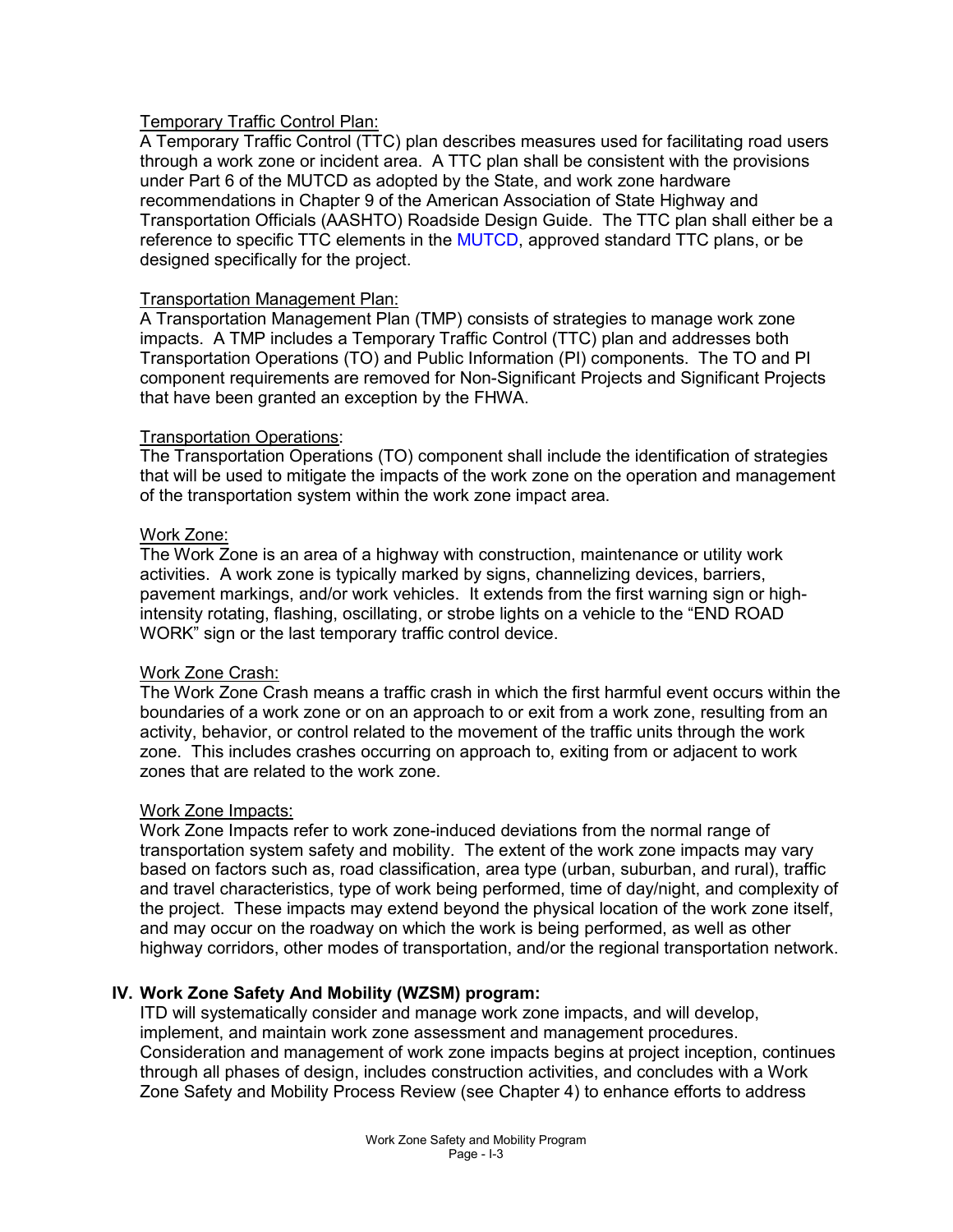safety and mobility on current and future projects. Each phase of work zone assessment and management should include implementation of improvements in work zone processes and procedures, data and information resources, and training programs.

This WZSM program shall be implemented on all Federal-aid funded, and State funded projects listed in the Idaho Transportation Department's Capital Investment Program (CIP). All State/Local Agreements for projects in the CIP shall include a requirement that the WZSM policy be followed. Utilities shall be required to follow the WZSM policy for all utility work done as a part of a federal aid project, regardless of whether the work is at project expense or solely at the utility company's expense.

# **A. Maintenance of Traffic Control Devices**

To increase motorist conformance and confidence in the Department's TTC zone traffic control, all traffic control devices should be installed, maintained and removed to reflect the actual field conditions. Temporary traffic control is required only while highway users need guidance to make the desired response. When devices are not required to make a desired response, the devices should be removed. Removal should begin as quickly as practical.

Removal of work zone traffic control signing not required for the current operations should consist of device removal from the clear zone or laid completely flat no less than 10 feet from the nearest edge of the traveled way. Signs mounted on posts and traffic control devices that are difficult or time consuming to remove, should be promptly, consistently, and completely covered when not required. Turning sign faces away from traffic or laying signs down while still attached to a portable support that has not been collapsed are not approved methods for removal or covering. All temporary traffic control devices shall be maintained in no less than marginal condition based on the American Traffic Safety Services Association's (ATSSA) Quality Guidelines for Work Zone Traffic Control Development.

### **B. Speed Zone Design**

In all situations, maintaining the highest speeds possible, up to the existing speed limit, is the Department's standard. Speed limit reduction zones shall be kept as short as possible in length and in duration. Each work zone traffic control plan should indicate the maximum lengths, locations, and circumstances where speed limit reductions may be allowed. To be considered for approval, any Contractor proposed changes to the TTC plans, such as to accommodate construction operations, must comply with the specified lengths, locations, and circumstances where speed limit reductions may be allowed and shall not be implemented before it is approved by the State.

# **C. Law Enforcement**

In situations where uniformed law enforcement assistance may be useful to enforce traffic laws, affect driver behavior, help maintain appropriate speeds, improve driver alertness and help address other safety and mobility issues, funding and plans to support their participation should be identified and developed early in the planning process. Costs associated with non-routine work of uniformed law enforcement personnel to help protect workers and road users, and to maintain safe and efficient travel through highway work zones are eligible for Federal-aid participation. Payment for law enforcement services may be included in a construction contract or by direct interagency payment.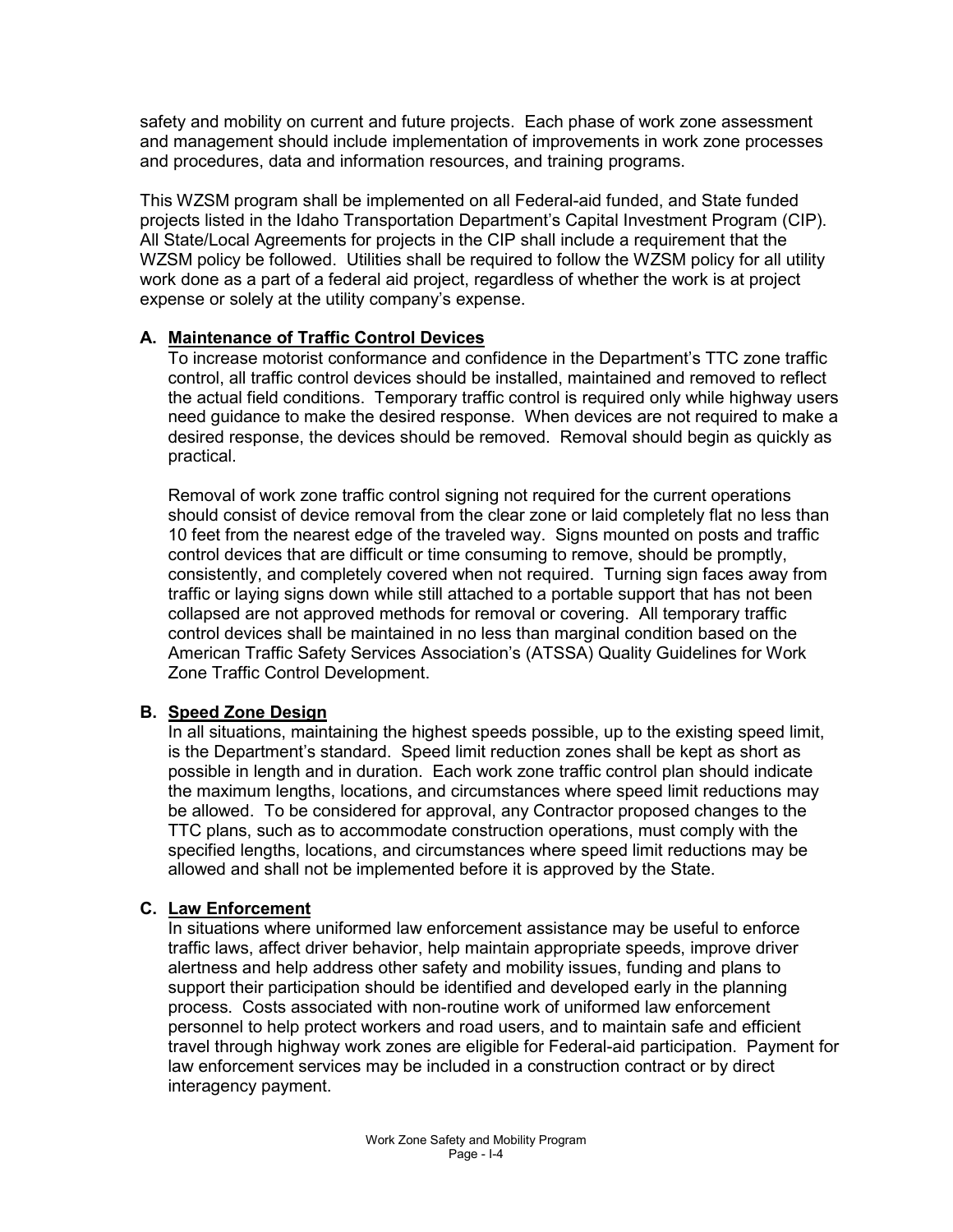An interagency agreement between ITD and the law enforcement agency (ies) must be approved in advance of the start of law enforcement involvement for reimbursable work zone activities. The District will prepare an agreement with the respective law enforcement agency. Agreements should:

- 1. Address work zone enforcement needs,
- 2. Address interaction between ITD and law enforcement during project planning and development,
- 3. Address conditions where law enforcement involvement in work zone traffic control may be needed or beneficial, and criteria to determine the project specific need,
- 4. Describe the general nature of services to be provided and procedures to determine the project specific services,
- 5. Require and define appropriate work zone safety and mobility training for officers,
- 6. Describe procedures for communications between ITD and law enforcement, and
- 7. Include agreements on how reimbursement will be accomplished.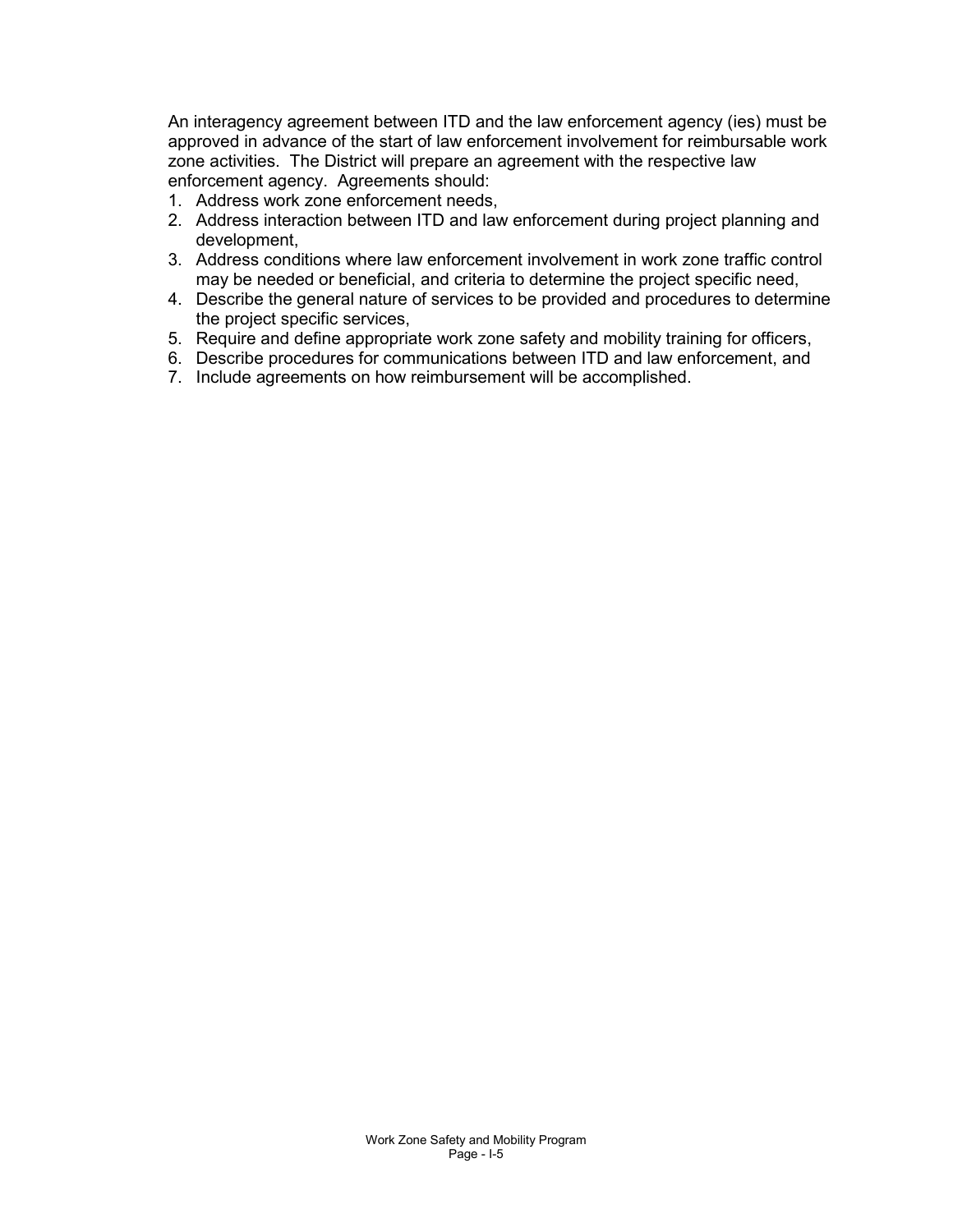# **IDAHO TRANSPORTATION DEPARTMENT**

# **GUIDANCE ON WORKZONE SAFETY AND MOBILITY**

**CHAPTER 1**

# <span id="page-8-0"></span>**WORK ZONE ASSESSMENT AND IMPACT MANAGEMENT**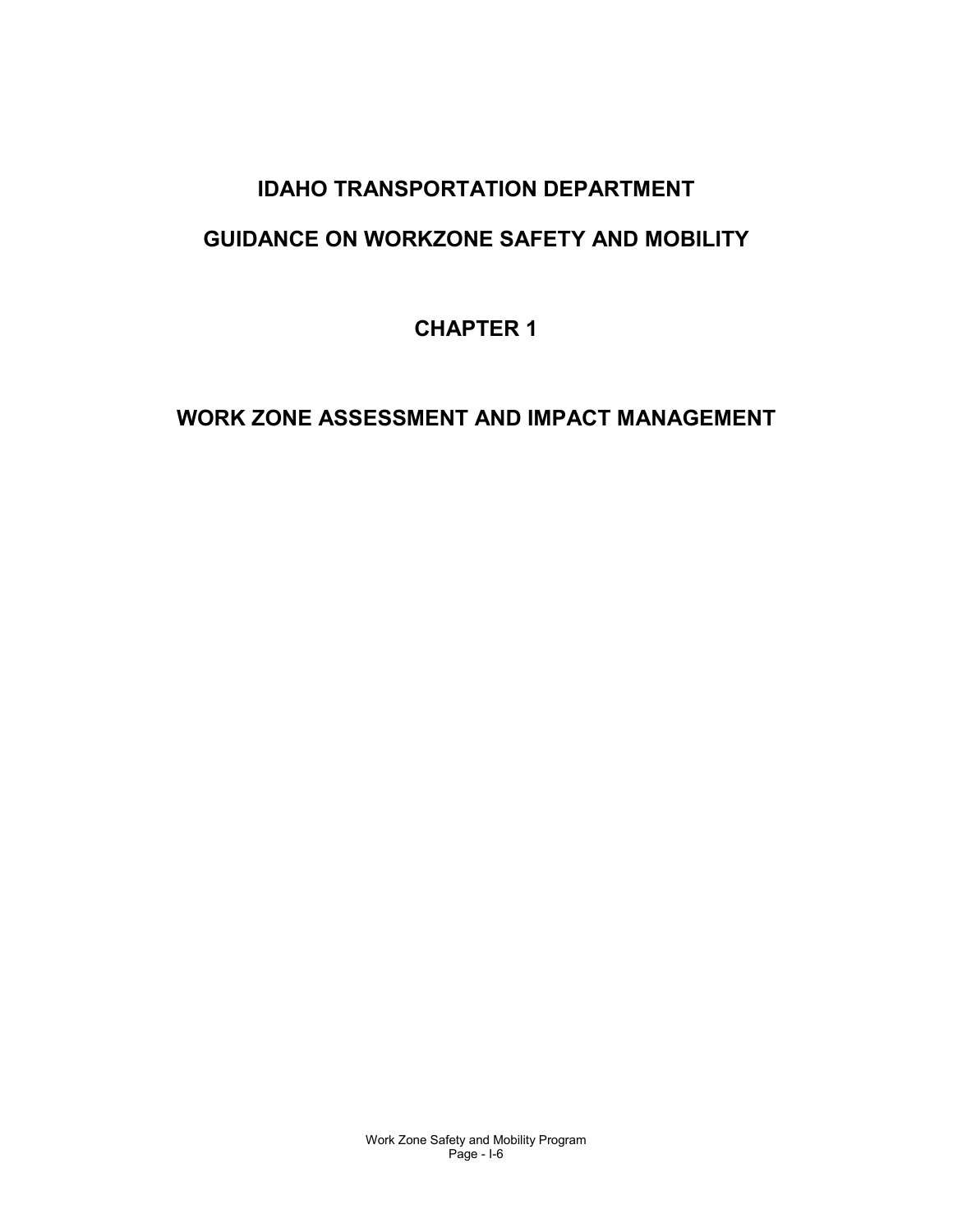# <span id="page-9-0"></span>**I. Requirements of the Work Zone Safety and Mobility program**

- A. All operations (highway construction projects, utility work, maintenance operations, rightof-way use permits, management of traffic incidents) that impact travelers should include a Temporary Traffic Control (TTC) plan.
- B. The District shall identify upcoming projects that are expected to be Significant Projects in accordance with [Section III. DEFINITIONS.](#page-3-4)
- C. For a Significant Project, ITD shall develop a Transportation Management Plan (TMP) that includes a TTC plan and addresses both Transportation Operations (TO) and Public Information (PI) components, according to Section III. [DEFINITIONS.](#page-3-4)
- D. The TTC plan shall:
	- 1. Be consistent with the provisions under Part 6 of the [MUTCD](http://mutcd.fhwa.dot.gov/index.htm) as adopted by the **State**
	- 2. Be consistent with the work zone hardware recommendations in Chapter 9 of the [American Association of State Highway and Transportation Officials \(AASHTO\)](https://bookstore.transportation.org/collection_detail.aspx?ID=105)  [Roadside Design Guide](https://bookstore.transportation.org/collection_detail.aspx?ID=105)
	- 3. Be a reference to either specific TTC elements in th[e MUTCD,](http://mutcd.fhwa.dot.gov/index.htm) to approved standard TTC plans, to ITD Department Manuals, or be designed specifically for the project.
	- 4. Consider longitudinal traffic barriers or other Positive Protection Devices in work zone situations that place workers at increased risk from motorized traffic, and where positive protection devices offer the highest potential for increased safety for workers and road users, such as:
		- a) Work zones that provide workers no escape from motorized traffic (tunnels, bridges, etc),
		- b) Work zones with durations of 2 weeks or longer,
		- c) Operating speeds of 45 mph or greater,
		- d) Work operations that place workers close to travel lanes open to traffic,
		- e) Work zones with roadside hazards, such as drop-offs or unfinished bridge decks, that will remain in place overnight or longer.

The need for longitudinal traffic barriers or other Positive Protection Devices shall be based on an engineering study.

In developing and implementing the TTC plan, pre-existing roadside safety hardware shall be maintained at an equivalent or better level than existed prior to project implementation.

Approved traffic control devices should all be in place in accordance with the approved traffic control plan before other work activities within the work zone commence.

- E. When the TO component is required, it shall include the identification of strategies that will be used to mitigate impacts of the work zone on the operation and management of the transportation system within the work zone impact area.
- F. When the PI component is required, it shall include communication strategies that seek to inform affected road users, the general public, area residences and businesses, and appropriate public entities about the project, the expected work zone impacts, and the changing conditions on the project.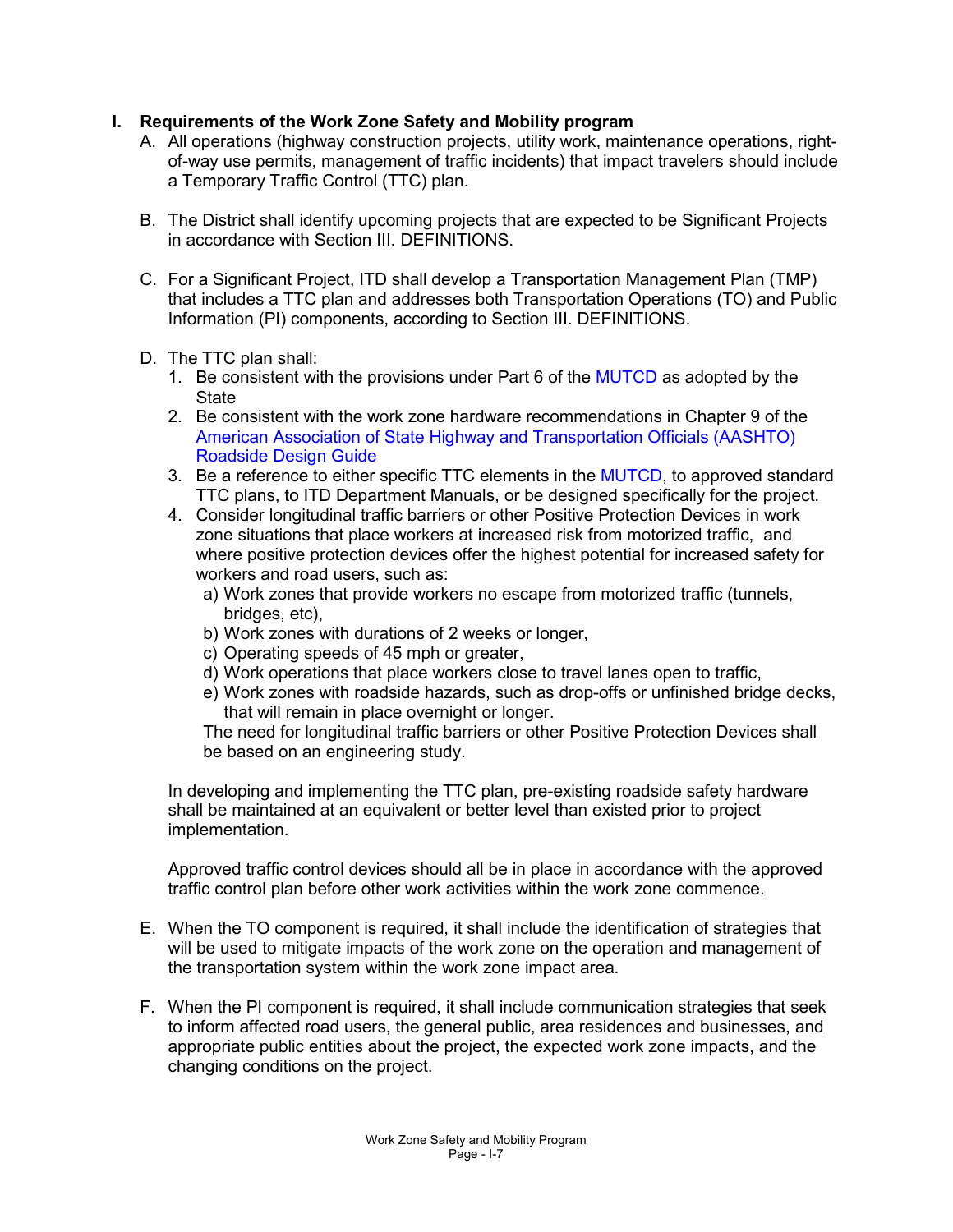- G. The Plans, Specifications, and Estimates (PS&E) package shall include either a TMP or provisions for contractors to develop a TMP at the most appropriate project phase. A contractor developed TMP shall be subject to the approval of ITD and shall not be implemented before it is approved by ITD.
- H. The PS&E package shall include appropriate pay item provisions for implementing the TMP, which may only include the TTC plan, either through method or performance based specifications.
	- 1. For method-based specifications individual pay items, lump sum payment, or a combination thereof may be used.
	- 2. For performance based specifications, applicable performance criteria and standards may be used (e.g., safety performance criteria such as number of crashes within the work zone; mobility performance criteria such as travel time through the work zone, delay, queue length, traffic volume; incident response and clearance criteria; work duration criteria).
	- 3. Major categories of traffic control devices, safety features, and work zone safety activities funded through the project, including but not limited to Positive Protection Devices, and uniformed law enforcement activities shall each have separate pay items.
- I. The Contractor and ITD shall each designate a trained person at the project level who has primary responsibility and sufficient authority for implementing the TMP and other safety and mobility aspects of the project.
	- 1. An inspector trained in traffic control should be assigned to monitor the approved traffic control plan and recommend changes.
	- 2. Traffic control setups and the maintenance of the traffic control devices should be reviewed regularly. Assistance in reviews should be requested from the District Traffic Engineer's office as appropriate.
- J. Personnel involved in the development, design, implementation, operation, inspection, and enforcement of work zone related transportation management and traffic control shall be trained, appropriate to the job decisions each individual is required to make.
	- 1. Training shall be updated periodically. Updates shall reflect changing industry practices and ITD processes and procedures. When new training or training updates are identified in accordance with TRAINING, III. ITD Implementation, the Office of Highways Operations shall incorporate this information into the Work Zone Safety and Mobility program.
- K. ITD shall work in partnership with the FHWA in the implementation of ITD's policies and procedures to improve work zone safety and mobility. At a minimum, this shall involve an FHWA review of conformance of ITD's policies and procedures with [23 CFR 630](http://www.ecfr.gov/cgi-bin/text-idx?c=ecfr&sid=4326b3462801c075d9d260366f1f811e&rgn=div5&view=text&node=23:1.0.1.7.21&idno=23#23:1.0.1.7.21.9.1.1)  [Subpart J-Work Zone Safety and Mobility, Subpart K-Temporary Traffic Control Devices,](http://www.ecfr.gov/cgi-bin/text-idx?c=ecfr&sid=4326b3462801c075d9d260366f1f811e&rgn=div5&view=text&node=23:1.0.1.7.21&idno=23#23:1.0.1.7.21.9.1.1) and reassessment of the implementation of ITD's procedures at appropriate intervals. Implementation of this regulation may be addressed in the Stewardship and Oversight Agreement with the FHWA.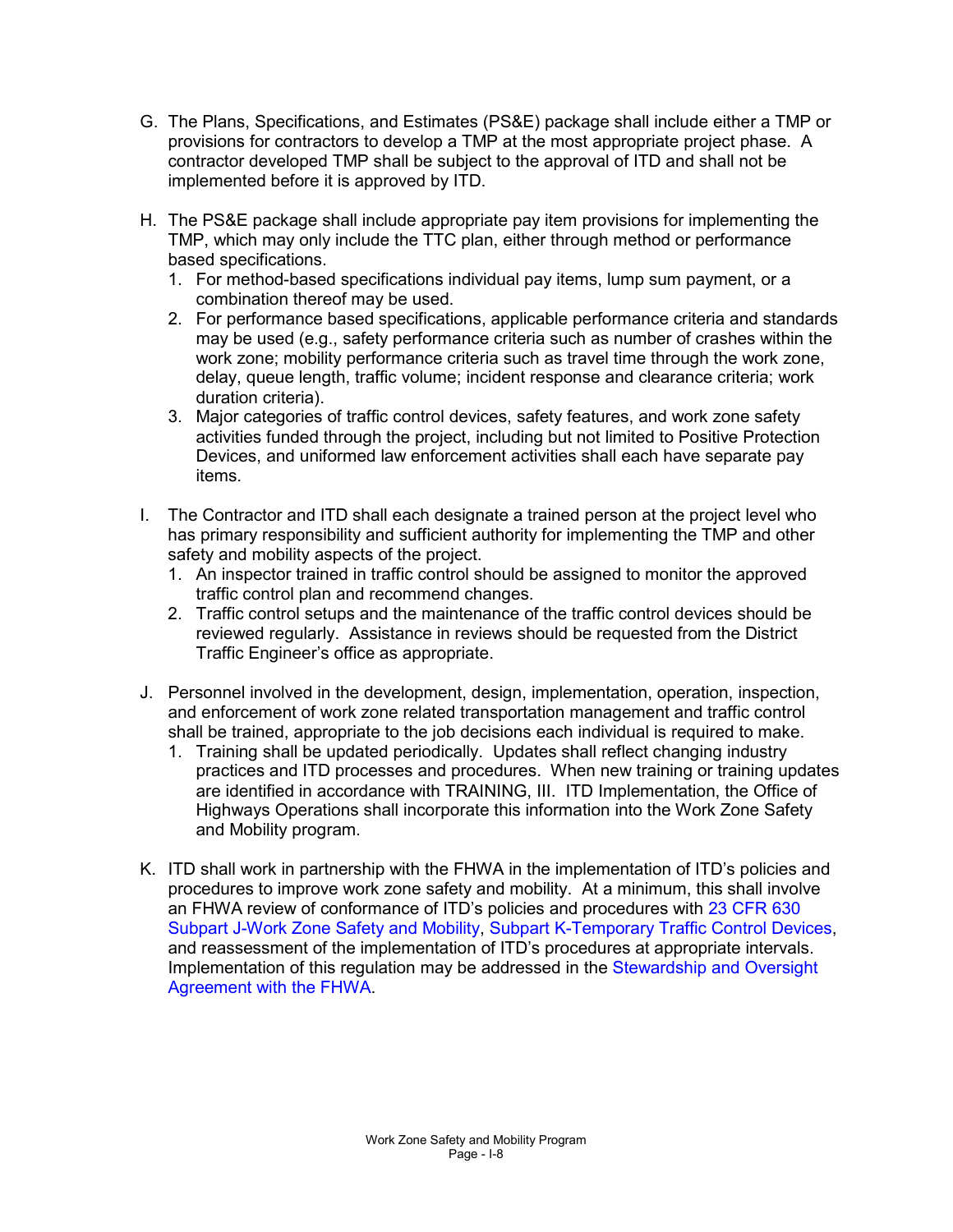### <span id="page-11-0"></span>**II. Guidance for Implementation**

- A. Work Zone Assessment and Impact Management: Work Zone Assessment and Impact Management procedures can provide a framework within existing project development and construction processes to help the Idaho Transportation Department:
	- 1. Identify and understand the work zone safety and mobility implications of alternative project options and design strategies.
	- 2. Identify significant projects and better allocate work zone management resources to those projects likely to have greater work zone impacts.
	- 3. Identify transportation management strategies to manage the expected work zone impacts of a project.
	- 4. Estimate costs and allocate appropriate resources for the implementation of the work zone management strategies.
	- 5. Implement the strategies, and monitor and manage work zone impacts during construction, maintenance, or utility work, and adjust the Transportation Management Plan (TMP) if needed.
	- 6. Conduct post-construction work zone performance assessment for assessing the performance of work zones and to improve work zone policies, practices, and procedures.
- B. Work Zone Crash and Delay Data: Work Zone Crash and Delay Data are useful to make an informed assessment of the success of efforts to manage work zones and their impacts. Work zone field data also enables ITD to assess how well planning and design estimates of anticipated impacts match what actually happens in the field. Work zone data supports performance assessments at the project level, district level, and statewide level. Available data and information can provide the basis for assessing performance and taking appropriate actions to improve performance on individual projects as well as district wide and statewide processes and procedures.
	- 1. Crash data: A crash analysis can be done to determine the pre-work zone crash rate within the project limits. Districts shall monitor work zone crashes and should perform a work zone crash assessment during construction. If the crash rate during construction exceeds the pre-existing rate, consideration should be given to making modifications to the TMP and adding the use of law enforcement.

Documentation associated with the pre-work zone crash assessment should be maintained and presented in the concept report.

2. Delay Data: An analysis can be done to compare the existing Level of Service (LOS) and existing traffic delays with the expected LOS and expected traffic delays for the proposed TTC plan. If the project meets the project goals for LOS and expected traffic delays, the initial TMP is acceptable. If not, changes to the design, construction staging, or allowable work hours need to be considered.

A work zone mobility assessment should be conducted during construction. The assessment can consist of a drive through of the work zone and/or detour routes to measure what the TTC delays are. If the delay is longer than intended, consideration should be given to making modifications to the TMP, and may include the addition of law enforcement.

Documentation associated with the work zone assessment should be maintained and become part of the construction project records.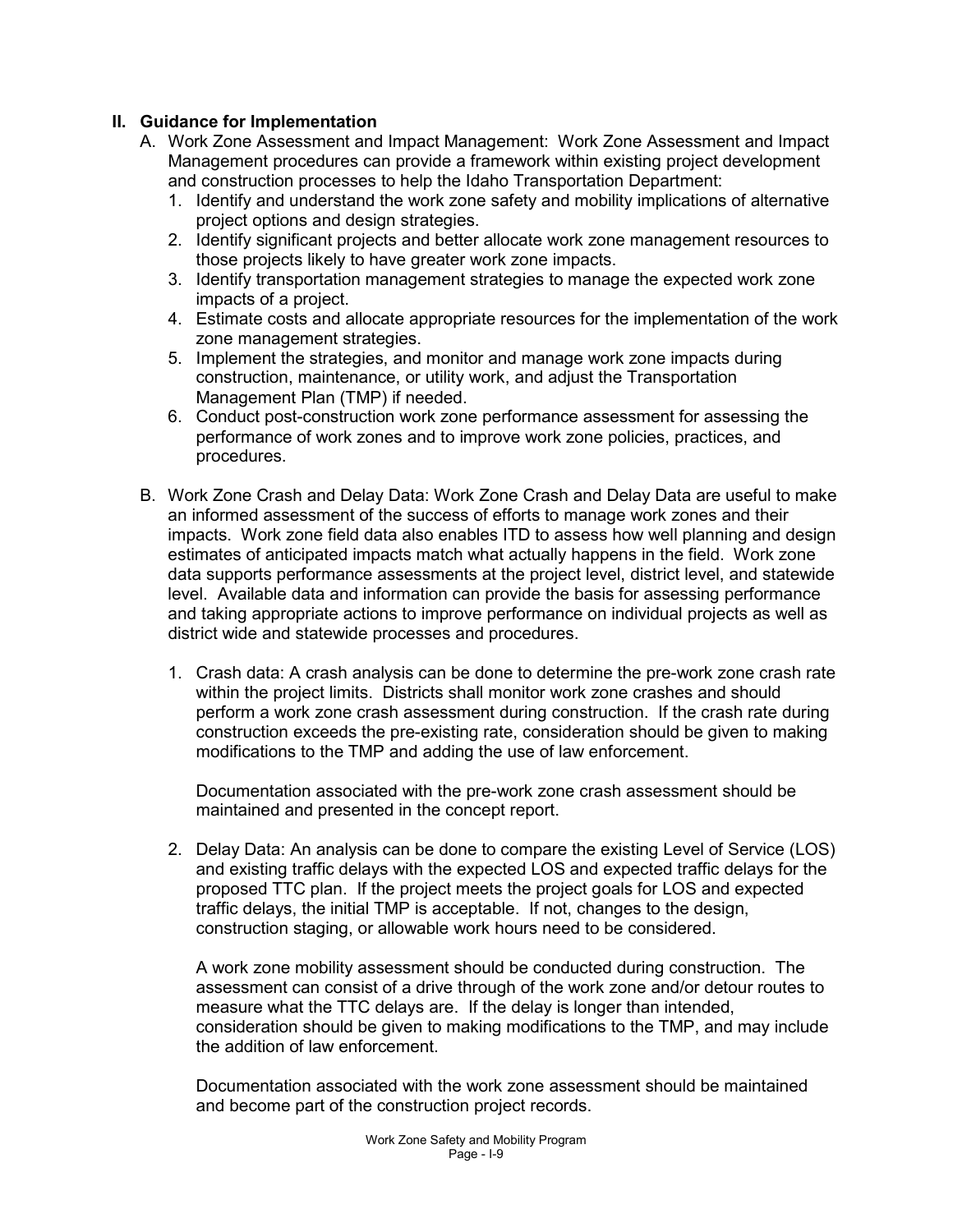#### <span id="page-12-0"></span>**III. Significant Projects**.

Identify upcoming projects that are expected to be Significant in the Capital Investment Program as early as possible in the project development process. A TMP for a Significant Project should lay out a set of coordinated transportation management strategies and describe how they will be used to manage the work zone impacts of a road project.

A Significant Project TMP shall include a Temporary Traffic Control (TTC) plan, as well as a Transportation Operation (TO) component and Public Information (PI) component. The TMP should be an ongoing process from the scoping process through project development, and continue through the design and construction phase of a project. The TMP scope, content, and level of detail may vary based on the anticipated work zone impacts of the project.

Only TMPs that best serve the safety and mobility needs of the traveling public, highway workers, businesses, and community should be implemented.

Significant Project TMP strategies may consist of strategies shown in Table 1.1 for Temporary Traffic Control, Table 1.2 for Transportation Operations, and Table 2 for ITD Public Information Strategies.

#### <span id="page-12-1"></span>**IV. Non – Significant Projects**

Non-Significant Project TMPs may consist of a TTC plan only, but consideration should be given to including a TO component and a PI component.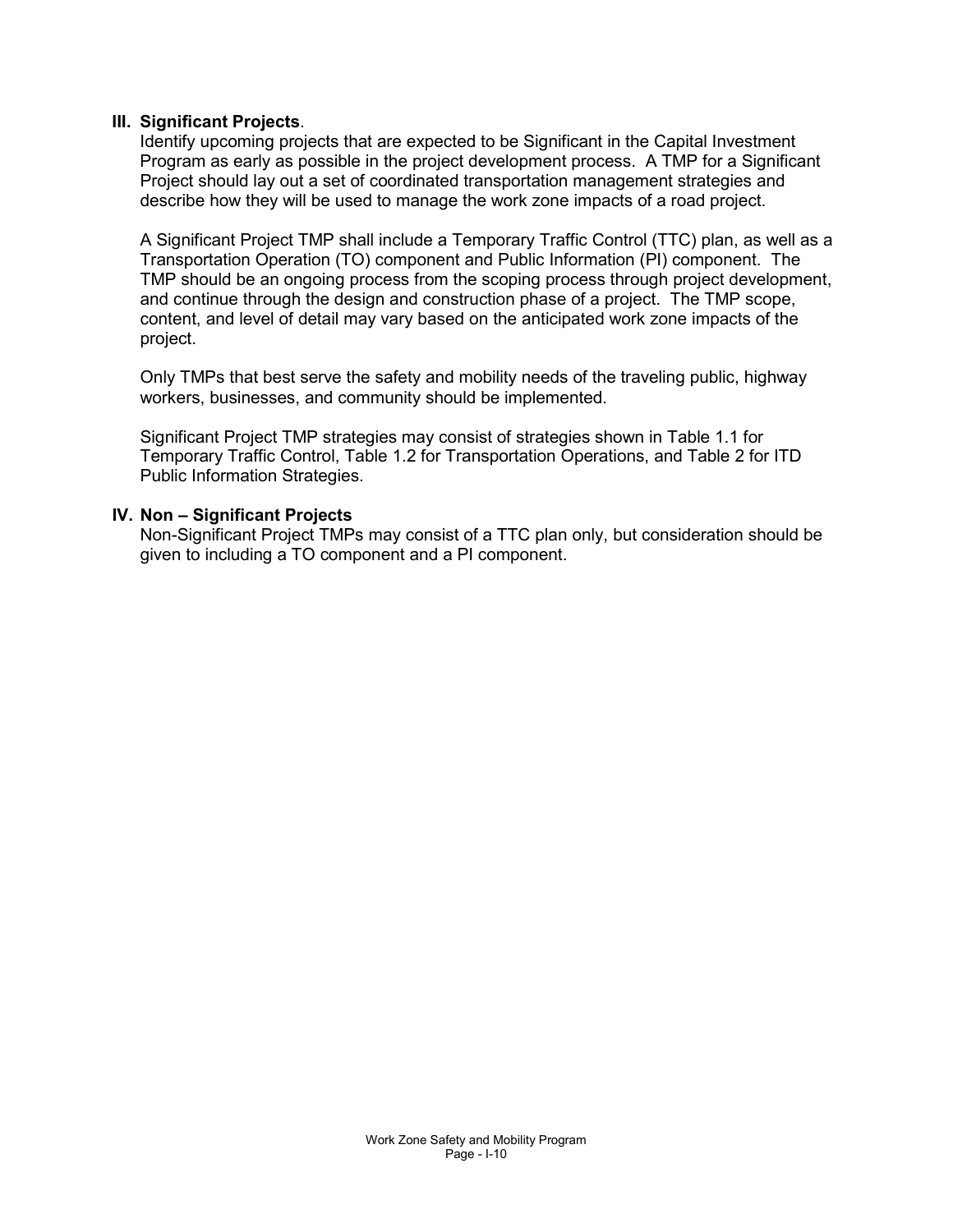| Temporary Traffic Control (TTC)                                                                                                                                                                                                                                                                                                                                                                                                                                                                                                                                                                                   |                                                                                                                                                                                                                                                                                                                                                                                                                            |                                                                                                                                                                                                                                                                                                                                                                                                                                                                                                                              |  |  |
|-------------------------------------------------------------------------------------------------------------------------------------------------------------------------------------------------------------------------------------------------------------------------------------------------------------------------------------------------------------------------------------------------------------------------------------------------------------------------------------------------------------------------------------------------------------------------------------------------------------------|----------------------------------------------------------------------------------------------------------------------------------------------------------------------------------------------------------------------------------------------------------------------------------------------------------------------------------------------------------------------------------------------------------------------------|------------------------------------------------------------------------------------------------------------------------------------------------------------------------------------------------------------------------------------------------------------------------------------------------------------------------------------------------------------------------------------------------------------------------------------------------------------------------------------------------------------------------------|--|--|
| <b>Control Strategies</b>                                                                                                                                                                                                                                                                                                                                                                                                                                                                                                                                                                                         | <b>Traffic Control Devices *</b>                                                                                                                                                                                                                                                                                                                                                                                           | Project Coordination, Contracting and<br><b>Innovative Construction Strategies</b>                                                                                                                                                                                                                                                                                                                                                                                                                                           |  |  |
| • Construction phasing/<br>• Full roadway closures<br>• Lane shifts or closures<br>Lane width reductions (constriction)<br>Lane closure<br>Reduced shoulder width<br>Shoulder closure<br>Lane shift to shoulder/median<br>• One-lane, two-way operation<br>• Two-way traffic on one side divided<br>facility (crossover)<br>• Reversible lanes<br>• Ramp closures/relocation<br>• Freeway-to-freeway interchange<br>closures<br>• Night work<br>• Weekend work<br>• Work hour restrictions for peak travel<br>• Pedestrian/bicycle access<br>improvements<br>• Business access improvements<br>• Off-site detours | • Temporary signs<br>Warning<br>Regulatory<br>Guide/ information<br>• Channelizing devices<br>• longitudinal traffic<br>barriers<br>• Positive Protection<br>Devices<br>attenuators<br>• Temporary pavement<br>markings<br>• Arrow panels<br>• Changeable Message<br>Signs (CMS)<br>• Flaggers and uniformed<br>traffic control officers<br>• Temporary traffic<br>signals<br>• Lighting devices<br>• Other safety devices | • Project coordination<br>Coordination with other projects<br>Utilities coordination<br>$\overline{\phantom{0}}$<br>Right-of-way coordination<br>$\overline{\phantom{0}}$<br>Coordination with other<br>$\overline{\phantom{0}}$<br>transportation infrastructure<br>• Contracting strategies<br>Design build<br>A+B bidding<br>$\overline{\phantom{0}}$<br>Incentive/ disincentive clauses<br>Lane rental<br>$\overline{\phantom{0}}$<br>• Innovative construction techniques<br>(precast members, rapid cure<br>materials) |  |  |

**TABLE 1.1: Work Zone Assessment and Impact Management Strategies**

\* This is intended to be a partial list. A wide range of safety devices are described in part 6 of the Manual on [Uniform Traffic Control Devices](http://mutcd.fhwa.dot.gov/index.htm) (MUTCD) and are widely used to enhance safety and mobility in highway work zones.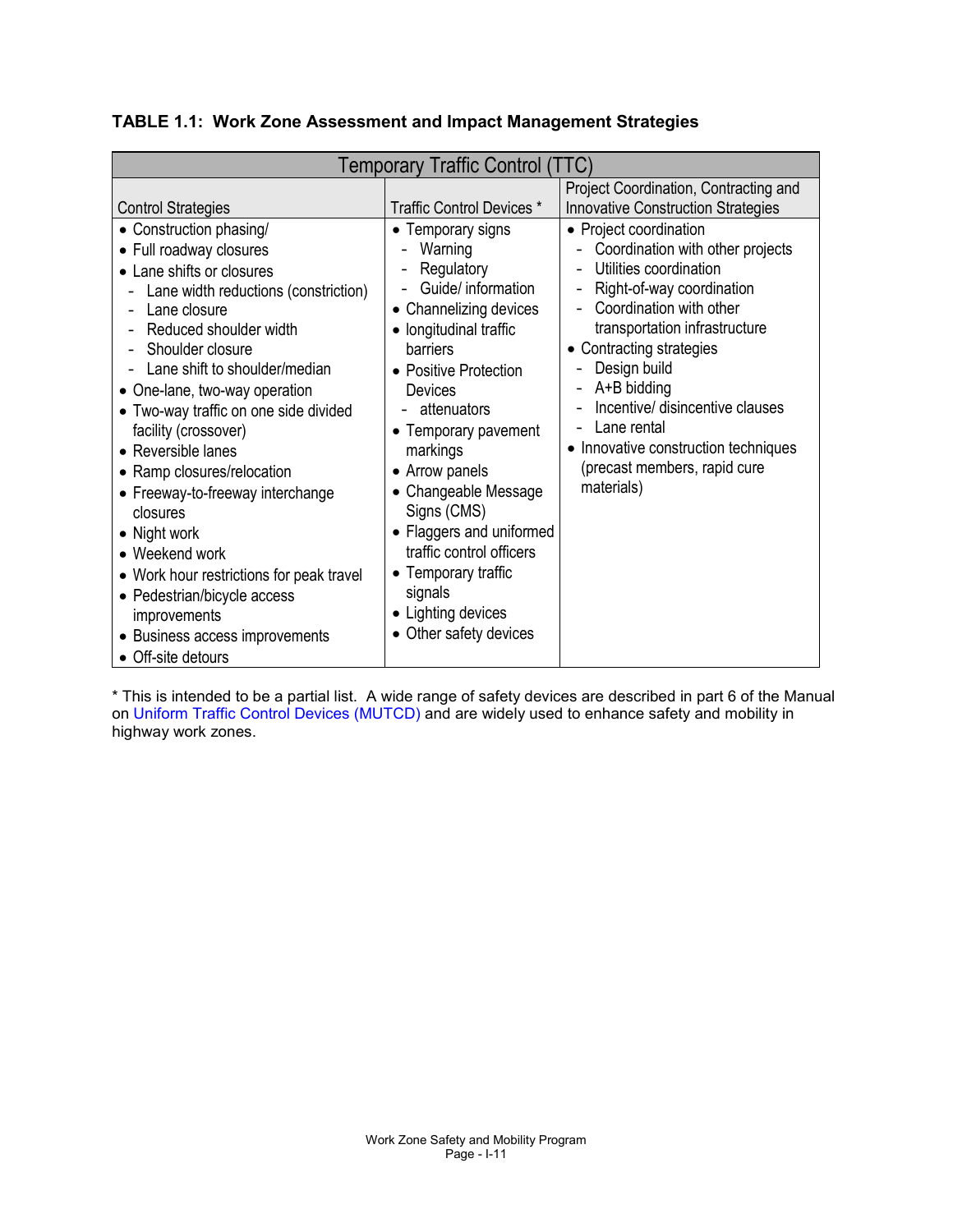| <b>Transportation Operations (TO)</b>                                                                                                                                                                                                                     |                                                                                                                                                                                                                                                                                                                                                                                                                                                                     |                                                                                                                                                                                                                                                                                                                                                                                                               |                                                                                                                                                                                                                                                                                                                                                                                                                                                                                                                      |  |  |
|-----------------------------------------------------------------------------------------------------------------------------------------------------------------------------------------------------------------------------------------------------------|---------------------------------------------------------------------------------------------------------------------------------------------------------------------------------------------------------------------------------------------------------------------------------------------------------------------------------------------------------------------------------------------------------------------------------------------------------------------|---------------------------------------------------------------------------------------------------------------------------------------------------------------------------------------------------------------------------------------------------------------------------------------------------------------------------------------------------------------------------------------------------------------|----------------------------------------------------------------------------------------------------------------------------------------------------------------------------------------------------------------------------------------------------------------------------------------------------------------------------------------------------------------------------------------------------------------------------------------------------------------------------------------------------------------------|--|--|
| Demand<br>Management<br><b>Strategies</b><br><b>Transit service</b><br>improvements<br>Transit<br>$\bullet$<br>incentives<br>Park-and-ride<br>promotion<br>Shuttle<br>services<br>Parking supply<br>management<br>Variable work<br>hours<br>Telecommuting | Corridor/Network<br><b>Management Strategies</b><br>Signal timing/<br>$\bullet$<br>coordination<br>improvements<br>Temporary signals<br>$\bullet$<br>Street/intersection<br>improvements<br>Turn restrictions<br>Parking restrictions<br>$\bullet$<br>Separate truck lanes<br>$\bullet$<br>Truck/heavy vehicle<br>restrictions<br>Ramp closures<br><b>Bus turnouts</b><br>$\bullet$<br>Reversible lanes<br>$\bullet$<br>Dynamic lane closure<br>$\bullet$<br>system | Work Zone Safety Management<br><b>Strategies</b><br>Changeable Message Signs<br>(CMS)<br>Temporary traffic signals<br>$\bullet$<br>Temporary traffic barrier<br>Crash-cushions<br>Temporary rumble strips<br>Intrusion alarms<br>Warning lights<br>Construction safety<br>supervisor/inspectors<br>Project task force/<br>committee<br>Team meetings<br>TMP monitor/<br>inspection team<br>Windshield surveys | Incident Management and<br><b>Enforcement Strategies</b><br>• ITS for traffic<br>monitoring/management<br>• Surveillance (Closed-Circuit<br>Television (CCTV), loop detectors,<br>lasers, probe vehicles)<br><b>Traffic Screens</b><br>$\bullet$<br>Total station units<br>Photogrammetry<br>Changeable Message Signs<br>(CMS)<br>• Highway Advisory Radio (HAR)<br>Media briefings<br>CARS 511 information<br>dissemination<br>Local detour routes<br>$\bullet$<br><b>Transportation Management</b><br>Center (TMC) |  |  |
|                                                                                                                                                                                                                                                           | Railroad crossings<br>controls<br>Speed limit reduction/<br>variable speed limits                                                                                                                                                                                                                                                                                                                                                                                   | Project on-site safety<br>training<br>Safety awards/incentives                                                                                                                                                                                                                                                                                                                                                | • Contract support<br>Incident/emergency management<br>coordinator                                                                                                                                                                                                                                                                                                                                                                                                                                                   |  |  |
|                                                                                                                                                                                                                                                           | Coordination with<br>adjacent projects                                                                                                                                                                                                                                                                                                                                                                                                                              | <b>Speed Radar Trailers</b><br><b>Traffic Control Review Team</b><br>as Established by the<br><b>Districts</b>                                                                                                                                                                                                                                                                                                | Incident/emergency response plan<br>• Dedicated (paid) police<br>enforcement<br>Cooperative police enforcement<br>Increased penalties for work zone<br>violations                                                                                                                                                                                                                                                                                                                                                    |  |  |

**TABLE 1.2: Work Zone Assessment and Impact Management Strategies**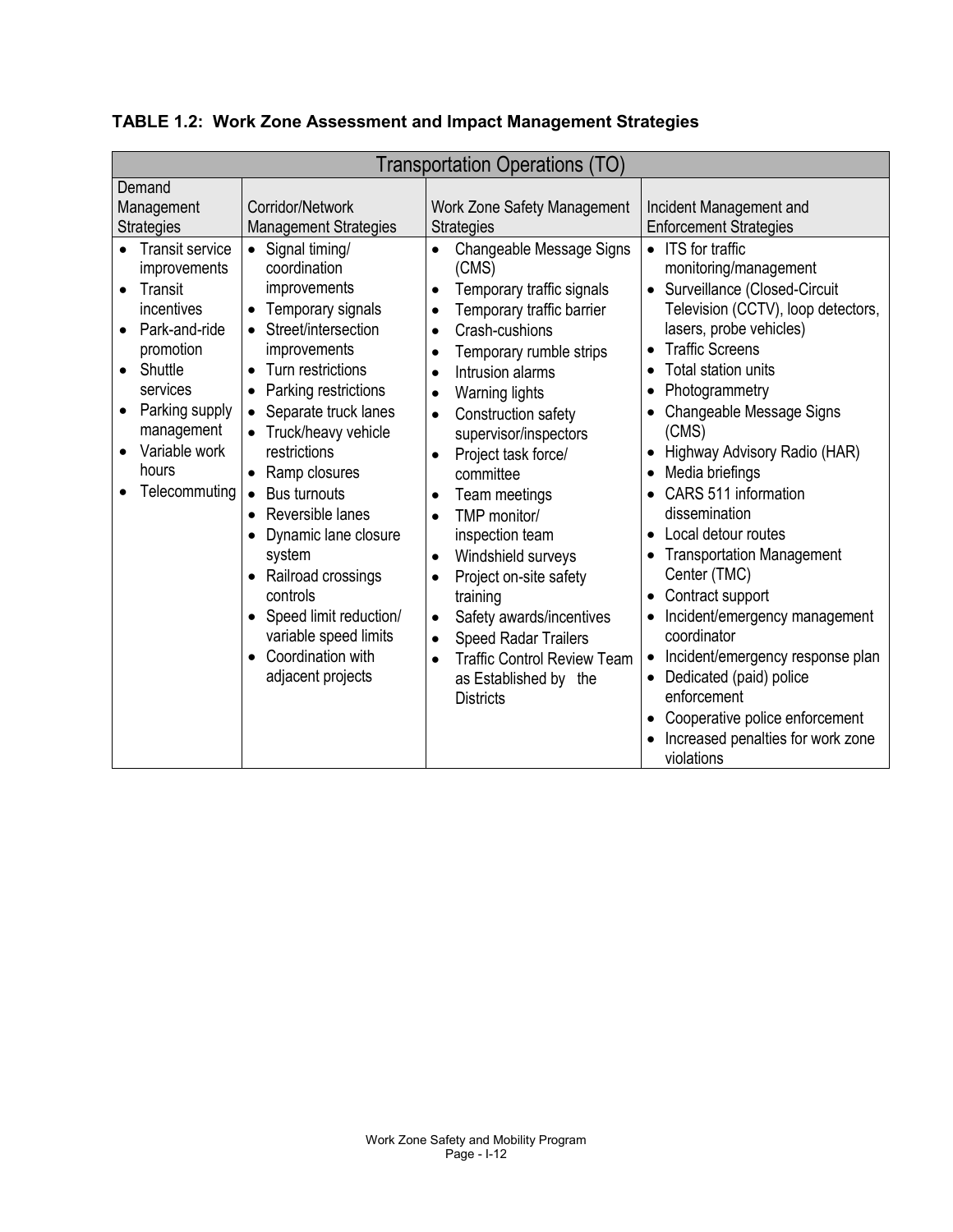# **IDAHO TRANSPORTATION DEPARTMENT**

# <span id="page-15-0"></span>**GUIDANCE ON WORKZONE SAFETY AND MOBILITY PROGRAM**

**CHAPTER 2**

**PUBLIC INFORMATION**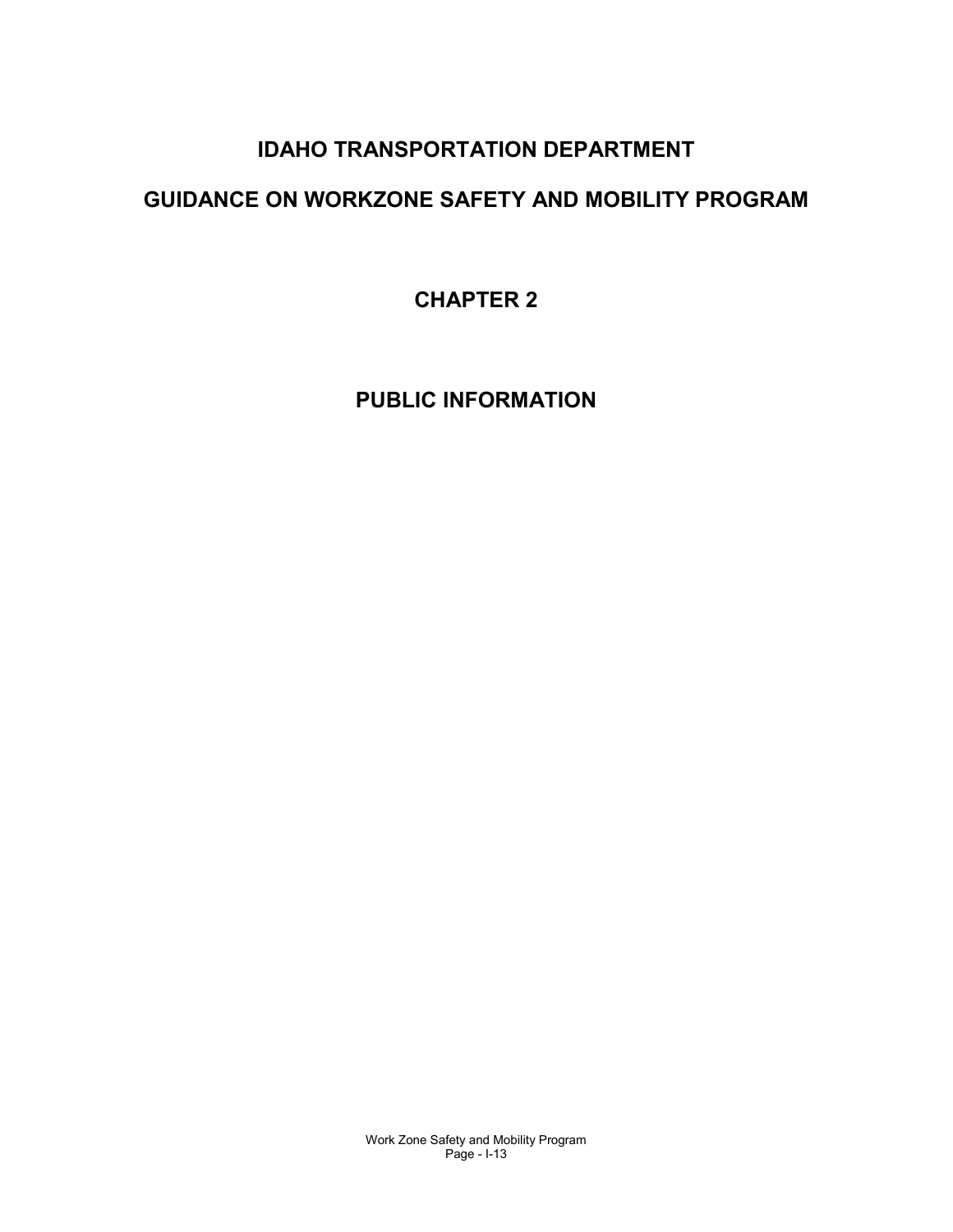# <span id="page-16-0"></span>**I. Requirements of the Work Zone Safety and Mobility program.**

The WZSM program requires that the Public Information (PI) component of the TMP shall include communications strategies that seek to inform affected road users, the general public, area residences and businesses, and appropriate public entities about the project, the expected work zone impacts, and the changing conditions on the project. The scope of the PI component should be determined by the project characteristics and the public information and outreach strategies identified by the Idaho Transportation Department, local agencies, and/or utilities. Public information should be provided through methods best suited for the project, and may include, but not be limited to, information on the project characteristics, expected impacts, closure details, and commuter alternatives.

All Significant Projects are required to include Public Information components. These components may be added to Non-Significant Projects.

### <span id="page-16-1"></span>**II. Guidance for Implementation**

A work zone PI campaign involves communicating with road users, the general public, area residences and businesses, and appropriate public entities about a road construction project and its implications for safety and mobility. Developing and implementing this PI campaign should begin in the planning phase of project development, continue through design, construction, and may include post-construction activities. Ongoing monitoring throughout the life of the project will be needed. Planning and implementing a campaign involves a set of key steps that ideally will be coordinated and outlined in a PI plan. Strategies for Public Information are shown in Table 2.

#### <span id="page-16-2"></span>**III. Significant Projects**

The project development team and the construction/maintenance/utility forces, using input from project stake holders and the affected traveling public, should determine which PI strategies are to be implemented on the project. Typically, the following strategies may be implemented on Significant Projects:

- A. Brochures, flyers, fact sheets, and newsletters,
- B. Public meetings, task forces, workshops, and project related events,
- C. Paid newspaper advertising,
- D. Paid TV advertising,
- E. Radio traffic news,
- F. Emergency and information booklet,
- G. Continuously updated information on Idaho's 511 system.

### <span id="page-16-3"></span>**IV. Non – Significant Projects**

It may be determined that a public information component is warranted for a Non-Significant project. This determination may be made during project development or later during construction. In such cases, the types of strategies to be implemented may be determined by the project development team, construction, maintenance, utilities, and by using input from project stakeholders.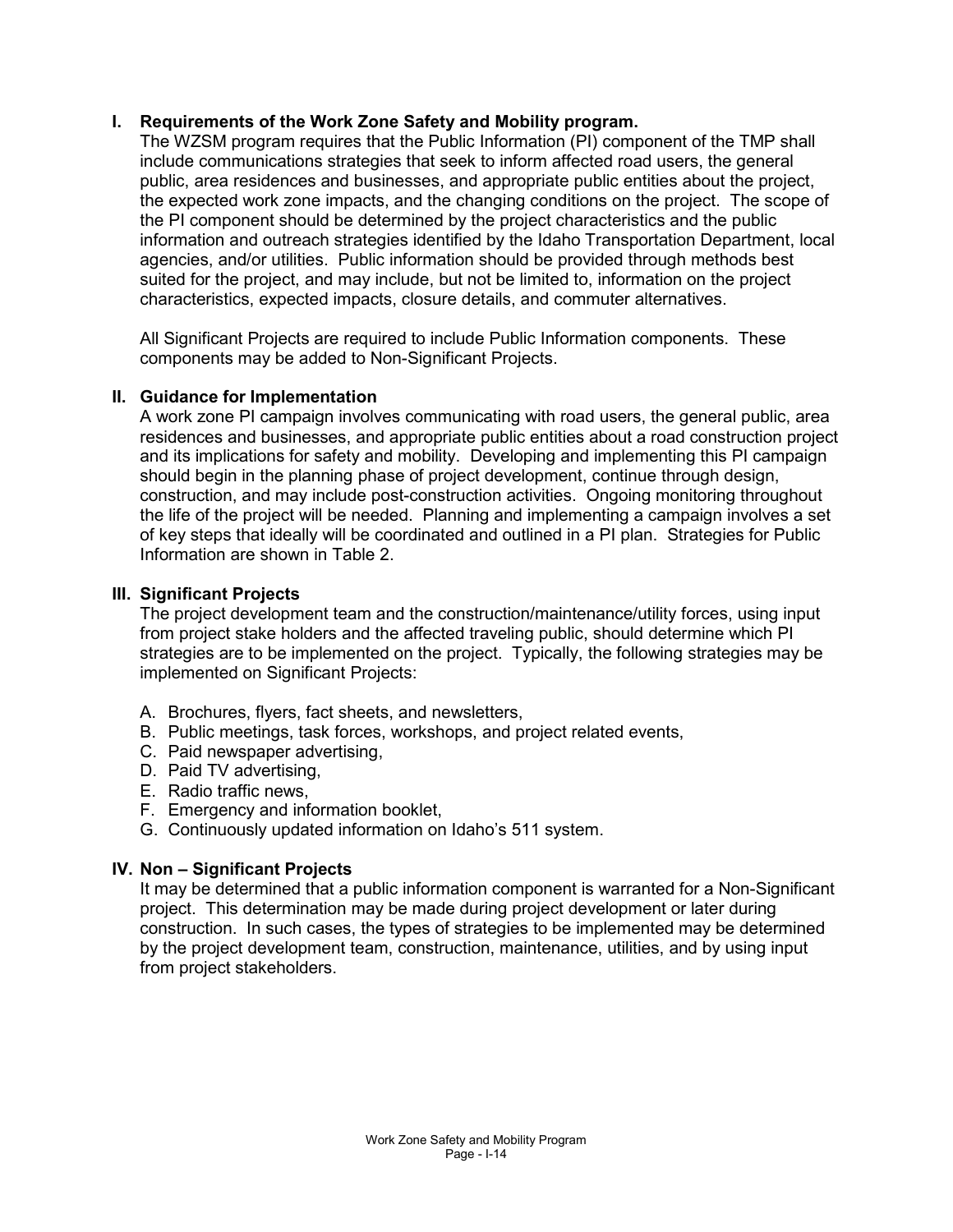# **Table 2: ITD Public Information Strategies**

| <b>Strategy</b>                                                   | Who                                                                                            | <b>Primary Target</b><br><b>Audience</b>                                                                                                      | <b>Benefit</b>                                                                                                                                                               | <b>Issues</b>                                                                                                                                                                                                                                                                                                 | Implementation<br><b>Phase</b>                              | <b>Relative</b><br>Cost to<br><b>Project</b> |
|-------------------------------------------------------------------|------------------------------------------------------------------------------------------------|-----------------------------------------------------------------------------------------------------------------------------------------------|------------------------------------------------------------------------------------------------------------------------------------------------------------------------------|---------------------------------------------------------------------------------------------------------------------------------------------------------------------------------------------------------------------------------------------------------------------------------------------------------------|-------------------------------------------------------------|----------------------------------------------|
| Website                                                           | Public Affairs/<br><b>Hired Public</b><br>Information<br>Coordinator                           | - Pre-trip travelers<br>- Most other<br>audiences                                                                                             | - Access to real-time<br>information.<br>- Ability to access all<br>project related<br>materials in one place.<br>- May be easy to update                                    | - Target audience must be<br>aware of the web site.<br>- May not reach all of the<br>target audience (excludes<br>people without an Internet<br>connection.<br>- Information must be current<br>and active.<br>- Cost will vary dependent on<br>complexity of web site.<br>- Site should be updated<br>daily. | - Pre-construction<br>- Construction<br>- Post-Construction | Low/<br>Medium                               |
| <b>Web-connected</b><br>traffic cameras                           | Public Affairs/<br><b>Hired Public</b><br>Information<br>Coordinator                           | - Pre-trip travelers<br>- Most other<br>audiences                                                                                             | - Allows users to view<br>real-time traffic<br>conditions.<br>- Users find information<br>credible because they<br>can actually see the<br>traffic conditions on the<br>road | - May exclude users with a<br>dial-up connection.<br>- Cameras can be costly.                                                                                                                                                                                                                                 | - Construction                                              | Medium                                       |
| <b>Brochures /</b><br>flyers<br>Fact sheets /<br>newsletters      | - Public Affairs/<br><b>Hired Public</b><br>Information<br>Coordinator<br>- Designers/District | - Local travelers<br>- Commuters<br>- Commercial<br>drivers<br>- Residents                                                                    | - Low cost<br>- Easy to distribute                                                                                                                                           | - Information can become<br>stale quickly.<br>- Often targets local motorists<br>only.<br>- Must be designed in a<br>manner that makes drivers<br>want to read the<br>information.                                                                                                                            | - Construction<br>- Post-Construction                       | Low/<br>Medium                               |
| <b>Public meetings/</b><br>task forces /<br>workshops /<br>events | - Designer<br>(preconstruction)<br>- District (during<br>construction)                         | - Local travelers<br>- Major trip<br>generators<br>- Residents<br>- Businesses<br>- Public officials<br>- Major employers<br>- Local agencies | - Good exposure to the<br>public.<br>- Give agency a chance<br>to raise credibility with<br>the public.<br>- Gives public a chance<br>to voice their concerns.               | - Need to make sure the right<br>audience is at the events.<br>- Need to be wary of making<br>"empty" promises.                                                                                                                                                                                               | - Pre-construction<br>-Construction                         | Low                                          |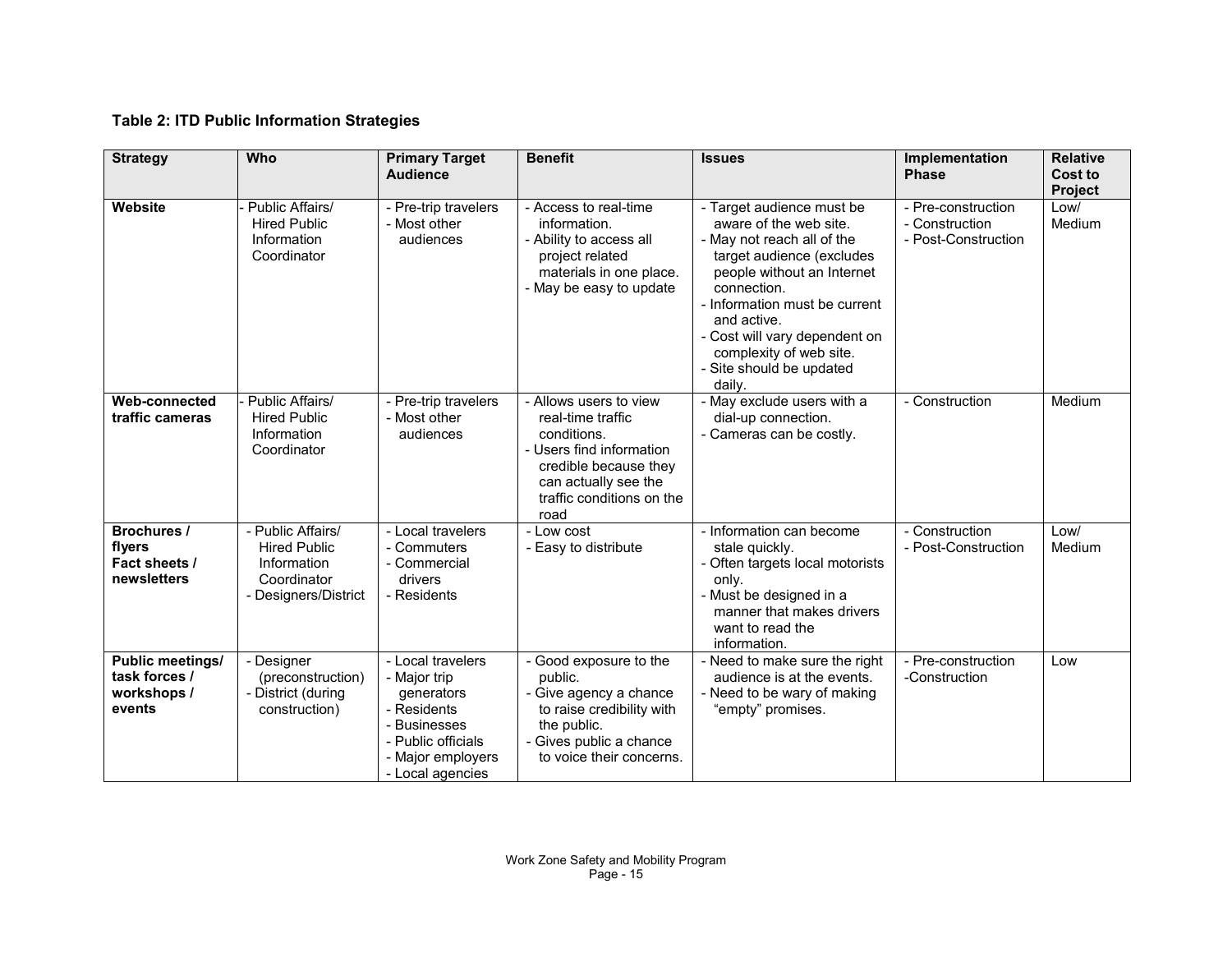# **Table 2: ITD Public Information Strategies**

| <b>Strategy</b>                                              | Who                                                                                         | <b>Primary Target</b><br><b>Audience</b>                                                                                                   | <b>Benefit</b>                                                                                                                                                             | <b>Issues</b>                                                                                                                              | Implementation<br><b>Phase</b>                              | <b>Relative</b><br>Cost to |
|--------------------------------------------------------------|---------------------------------------------------------------------------------------------|--------------------------------------------------------------------------------------------------------------------------------------------|----------------------------------------------------------------------------------------------------------------------------------------------------------------------------|--------------------------------------------------------------------------------------------------------------------------------------------|-------------------------------------------------------------|----------------------------|
| Paid newspaper<br>advertising                                | - Public Affairs/<br><b>Hired Public</b><br>Information<br>Coordinator                      | - Local travelers<br>(pre-trip)<br>- Commercial<br>drivers (pre-trip)<br>- Major trip<br>generators<br>- Residents and<br>small businesses | - Can reach many people<br>at one time.<br>- The same ad can be<br>used in many different<br>newspapers.<br>- Agency controls the<br>content and timing of<br>the message. | - May not target local<br>motorists.<br>- Newspaper readers may<br>skip over ads.<br>- Requires targeted audience<br>to receive the paper. | - Pre-construction<br>- Construction<br>- Post-Construction | Project<br>Medium/<br>High |
| Paid TV<br>advertising                                       | - Public Affairs /<br><b>Hired Public</b><br>Information<br>Coordinator                     | - Pre-trip travelers<br>- Local travelers                                                                                                  | - Can reach many people<br>at one time.<br>- Agency controls the<br>content and timing of<br>the message.                                                                  | - May not target local<br>motorists.<br>- Time of broadcast                                                                                | - Pre-construction<br>- Construction<br>- Post-Construction | High                       |
| <b>Radio traffic</b><br>news                                 | - Public Affairs /<br><b>Hired Public</b><br>Information<br>Coordinator/<br><b>District</b> | - Pre-trip travelers<br>- Local travelers                                                                                                  | - Can reach many people<br>at one time.<br>- Little or no cost.<br>- Target people who are<br>likely to use the<br>information.                                            | - May only target local<br>motorists.<br>- Coverage more likely for<br>major projects.<br>- Don't have as much control<br>of the message   | - Construction                                              | Low                        |
| Project hotline /<br>511 System                              | - District<br>Maintenance and<br>Engineering                                                | - Pre-trip travelers<br>- Drivers en route                                                                                                 | - Information can be<br>accessed whenever it<br>is needed.<br>- Can allow motorists to<br>provide feedback via<br>recorded message.<br>- May be easy to update.            | -Information must be current.<br>- Audience needs to be aware<br>of the hotline number.                                                    | - Construction                                              | Low/<br>Medium             |
| <b>Dynamic</b><br>message signs<br>(DMS)                     | - Districts/<br>Contractor                                                                  | - Drivers en route                                                                                                                         | - Provides information<br>directly to motorists<br>affected by the project.<br>- Can provide detour<br>information.                                                        | - Message must be easy to<br>read.<br>- Signs must be placed<br>appropriately.<br>- Information should be useful<br>and accurate.          | - Construction                                              | Low/<br>Medium/<br>High    |
| <b>Emergency and</b><br><b>Information</b><br><b>Booklet</b> | - Districts                                                                                 | <b>Construction Staff</b><br>- Contractors<br>- Emergency<br><b>Services</b>                                                               | - Make information easily<br>available.<br>- Possible faster<br>response time                                                                                              | - Requires contacts to be<br>made by district personnel.<br>- Information needs to<br>accurate                                             | - Construction                                              | Low                        |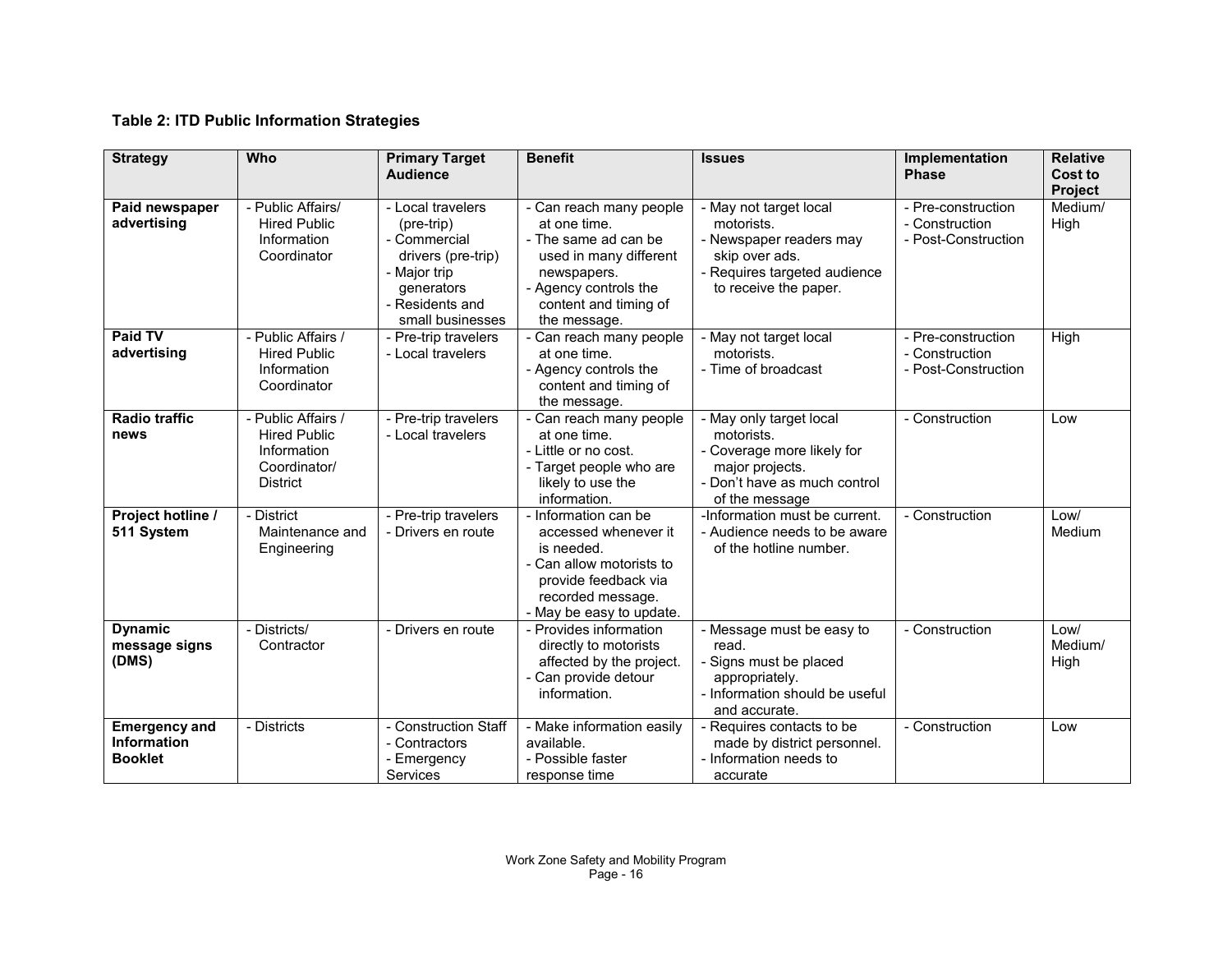# **Table 2: ITD Public Information Strategies**

| <b>Strategy</b>                               | <b>Who</b> | <b>Primary Target</b><br><b>Audience</b> | <b>Benefit</b>                                                            | <b>Issues</b>                                                                                                                                                                                                                                                                                                  | Implementation<br><b>Phase</b> | <b>Relative</b><br>Cost to<br><b>Project</b> |
|-----------------------------------------------|------------|------------------------------------------|---------------------------------------------------------------------------|----------------------------------------------------------------------------------------------------------------------------------------------------------------------------------------------------------------------------------------------------------------------------------------------------------------|--------------------------------|----------------------------------------------|
| <b>Web Base</b><br><b>Construction</b><br>Map | - District | - All travelers                          | - Low cost<br>- Timely Information<br>- Can provide detour<br>information | - Target audience must be<br>aware of the web site.<br>- May not reach all of the<br>target audience (excludes<br>people without any Internet<br>connection.<br>- Information must be current<br>and active.<br>- Cost will vary dependent on<br>complexity of web site.<br>- Site should be updated<br>dailv. | - Construction                 | Low                                          |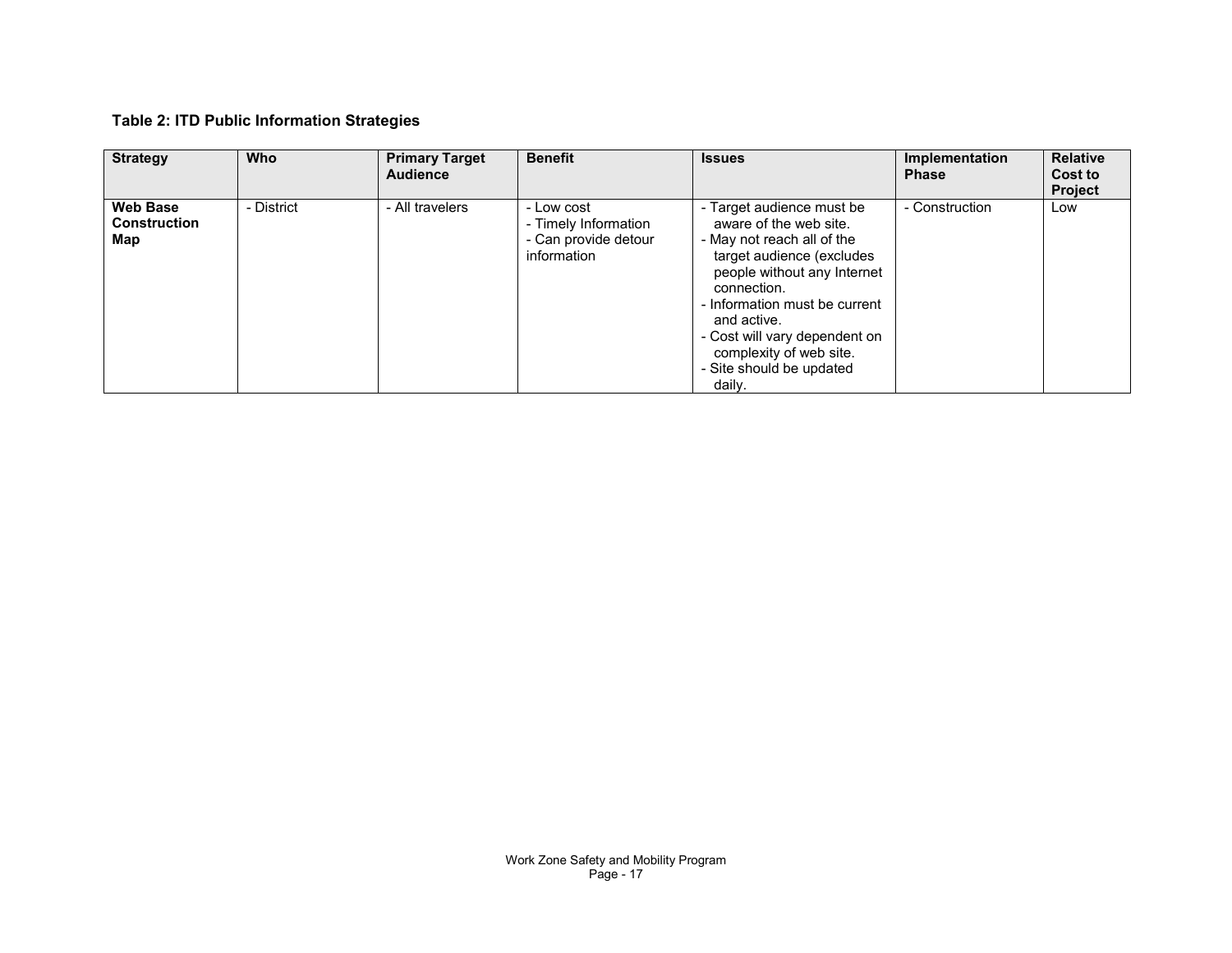# **IDAHO TRANSPORTATION DEPARTMENT**

# <span id="page-20-0"></span>**GUIDANCE ON WORKZONE SAFETY AND MOBILITY PROGRAM**

**CHAPTER 3**

**TRAINING**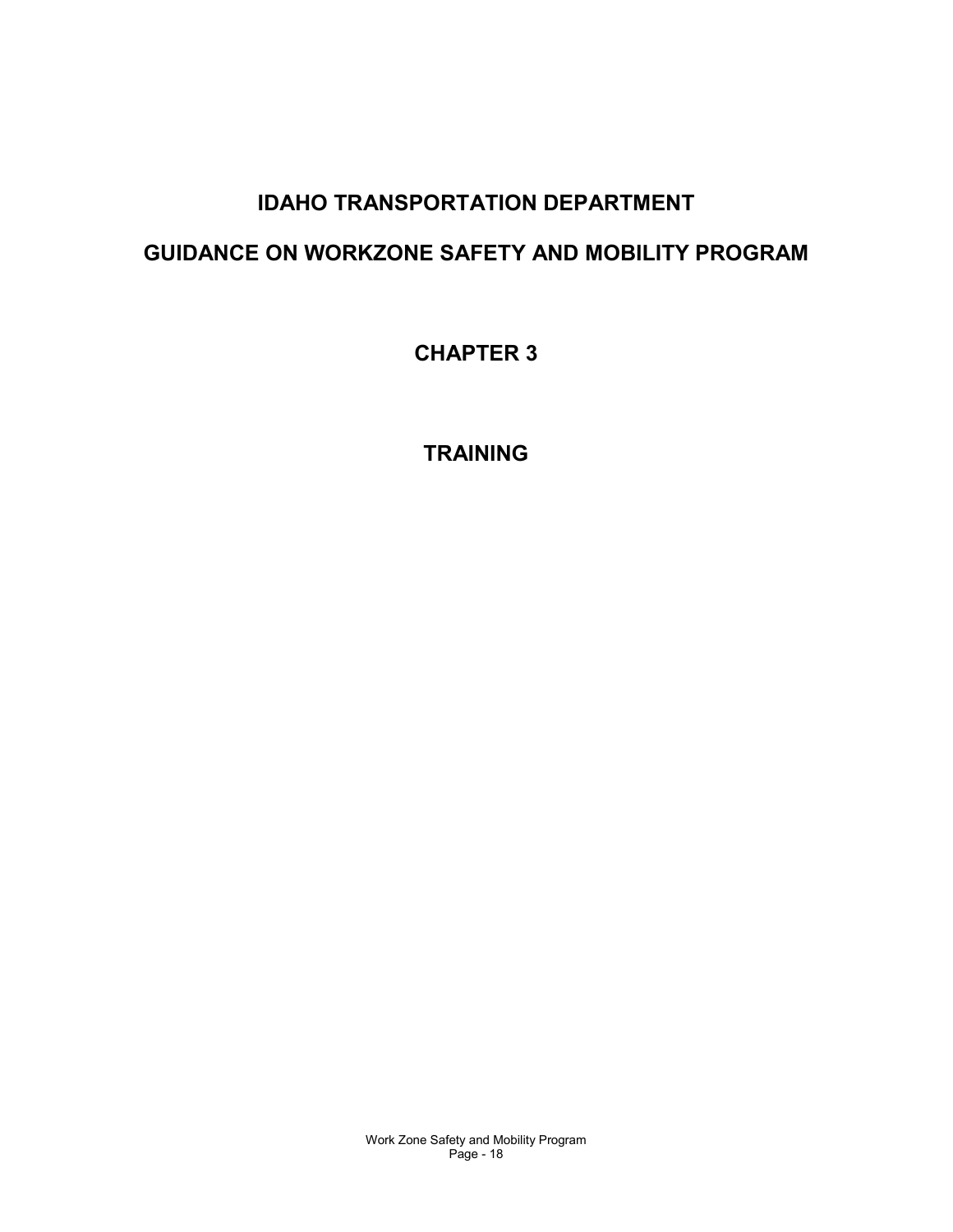## <span id="page-21-0"></span>**I. Requirements of the Work Zone Safety and Mobility program.**

The WZSM program requires personnel involved in the development, design, implementation, operation, inspection, and enforcement of work zone related transportation management and traffic control be trained appropriate to the job decisions each individual is required to make. Periodic training updates that reflect changing industry practices and ITD processes and procedures are also required for these personnel.

#### <span id="page-21-1"></span>**II. Guidance for Implementation**

Personnel that must be trained include transportation planners, designers, traffic and safety engineers, safety coordinators, temporary traffic control designers, program managers, construction managers, construction project staff, maintenance staff, law enforcement, contractors, and utility staff. This may also include executive-level decision-makers, policy makers, senior managers, information officers, and other incident responders.

The level of training shall be appropriate to an individual's job responsibilities and to the job decisions that each individual needs to make.

External training needs must be addressed. External personnel that need to be trained include those doing project development (design or engineering service consultants) and those doing construction activities (engineering service consultants), and utility work. The Idaho Transportation Department shall require that external partners are trained appropriate to each individual's job responsibilities and to the job decisions that each individual needs to make. These requirements shall be included in all Consultant Agreements (limited to projects on the STIP) and utility's Notice to Proceed.

#### <span id="page-21-2"></span>**III. ITD Implementation**

The ITD should identify work zone related transportation management and traffic control training. When the training is identified, consideration should be given to include our partners (cities, counties, consultants and construction industry) in the training.

The Design/Maintenance/Construction Section and the Traffic Services Section, in cooperation with the Division of Human Resources Training Section and the Districts should identify training that addresses the training needs of designers, traffic engineers and technicians, and others that are involved in the design of work zone related transportation management and traffic control.

The Design/Maintenance/Construction Section and the Traffic Services Section, in cooperation with the Division of Human Resources Training Section and the Districts should identify training that addresses the training needs of construction project personnel involved in the implementation, operation, maintenance, inspection, and/or enforcement of work zone related transportation management and traffic control.

The Office of Highway Operations, in cooperation with the Division of Human Resources Training Section and the Districts, should identify training that addresses the training needs of maintenance personnel involved in the implementation, operation, maintenance, inspection, and/or enforcement of work zone related transportation management and traffic control.

The Emergency Programs Section and the Traffic Services Section, in cooperation with the Division of Human Resources Training Section and the Districts, should identify training that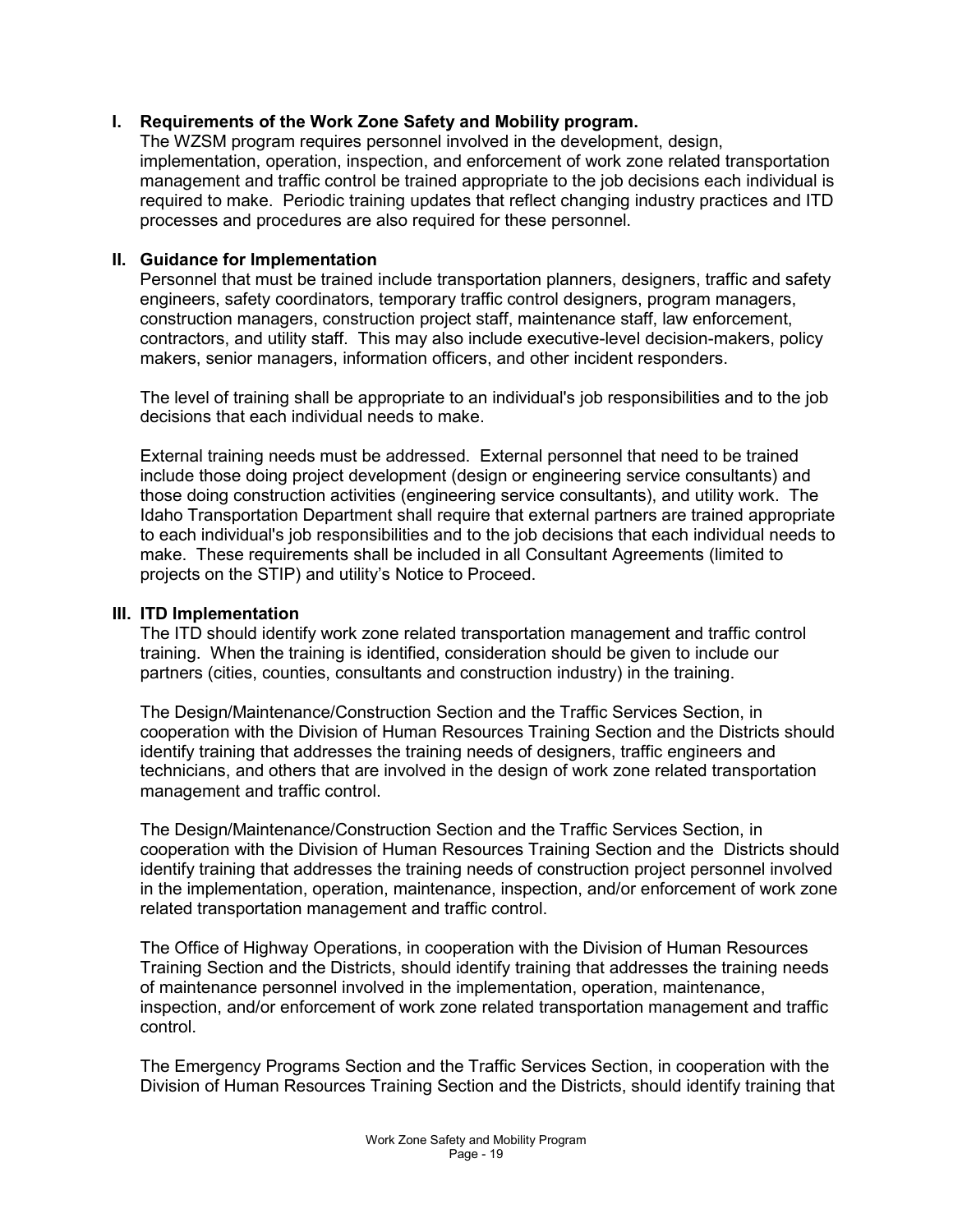addresses the training needs of maintenance personnel and Law Enforcement personnel involved in incident related transportation management and traffic control.

Training of contractors and utility workers for such activities as designing, implementing, setting up or maintaining work zone traffic control is required. [The Idaho Transportation](http://itd.idaho.gov/manuals/Manual%20Production/SpecBook/SpecHome.htm)  [Department's Standard Specifications for Highway Construction](http://itd.idaho.gov/manuals/Manual%20Production/SpecBook/SpecHome.htm) requires training for Traffic Control Supervisors and Flaggers. Contractors, incident responders, and utility workers are responsible to acquire the required training and certifications.

The following is a list of Training courses for Planners and Designers, Construction and Maintenance, and Incident Management areas:

#### <span id="page-22-0"></span>**A. Planners and Designers**

Suggested training courses for individuals responsible for developing project concepts, designing, or reviewing Traffic Control Plans (TCP) are listed below. Completion of two of the following courses and any associated valid certifications, or holding a valid license as a Professional Engineer shall satisfy this training requirement:

1. Introduction to ITD's Work Zone Safety & Mobility program and Overview of the Rule on Work Zone Safety and Mobility

This training is an introduction provided by the Office of Highway Operations on ITD's Work Zone Safety & Mobility program requirements and standards. [Title](http://www.ecfr.gov/cgi-bin/text-idx?c=ecfr&sid=4326b3462801c075d9d260366f1f811e&rgn=div5&view=text&node=23:1.0.1.7.21&idno=23#23:1.0.1.7.21.9.1.1)  [23 CFR 630 Subpart J](http://www.ecfr.gov/cgi-bin/text-idx?c=ecfr&sid=4326b3462801c075d9d260366f1f811e&rgn=div5&view=text&node=23:1.0.1.7.21&idno=23#23:1.0.1.7.21.9.1.1) - The Work Zone Safety and Mobility is the rule that has changed and clarified work zone procedures. The rule is the basis that ITD's Work Zone Safety and Mobility program is built on. The rule introduction is provided by the Office of Highway Operations as a companion with ITD's Work Zone Safety & Mobility program introduction.

Certification is not required for this course.

2. Traffic Control Technician (ATSSA and ITD)

All Department employees associated with traffic control in work zones involving construction, maintenance, or other operations requiring temporary traffic control, should have a basic knowledge of temporary traffic control that allows them to assist in monitoring and recognition of deficiencies of traffic control and shall be trained as a Traffic Control Technician (TCT).

Certifications are effective for a four year period from completion of a course and recertification is required every four years. Recertification may consist of a shorter refresher course.

3. Flagging (ITD, ATSSA and Evergreen)

This course provides instruction and training to individuals interested in flagging so they may perform their duties effectively and safely. Flaggers should possess and maintain intelligence and common sense, good physical condition (sight and hearing), mental alertness, a courteous but firm manner, a pleasing personality, neat appearance, sense of responsibility for the safety of the public and fellow workers and patience.

Only certified flaggers shall be allowed to work on Federally funded projects or on the state highway system. Certifications are effective for a three year period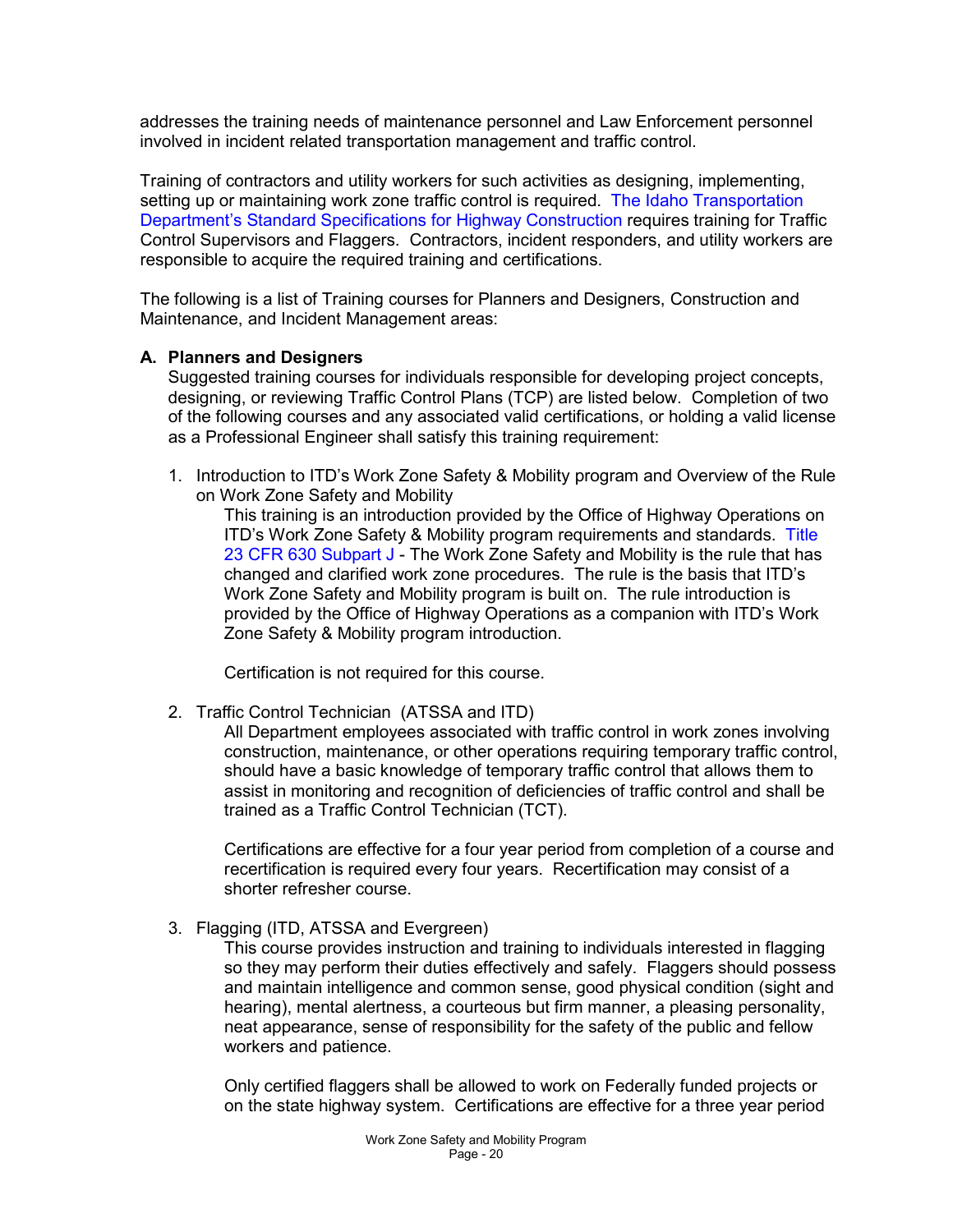from completion of a course and recertification is required every three years. Recertification may consist of a shorter refresher course.

4. Traffic Control Supervisor (ATSSA and Evergreen)

All projects from the simplest maintenance job to a multi-million dollar reconstruction project require traffic control expertise to make the project as safe as possible for the motorist and workers. The Project Manager or Project Engineer on the project needs to be trained in the latest standards, practices and procedures to accomplish this goal.

Only certified Traffic Control Supervisor shall be allowed to work on Federally funded projects or on the state highway system. Certifications are effective for a four year period from completion of a course and recertification is required every four years. Recertification may consist of a shorter refresher course.

5. QuickZone (FHWA- provides training, McTrans-vendor of software) This training describes the use and application of QuickZone. This software compares the traffic impacts for work zone mitigation strategies and estimates the costs, traffic delays, and potential backups associated with these impacts.

Certification is not required for this course.

6. Traffic Control Design Specialist (ATSSA)

This training course addresses the entire process for designing, installing, maintaining, and the evaluation of temporary traffic control in work zones. This training is recommended for traffic engineers, engineering technicians, consultants and other individuals responsible for temporary traffic control design and for individuals that are responsible for designing traffic control plans for approval.

Certification is not required for this course.

7. Advanced Work Zone Management and Design (NHI)

This training course should provide planners, designers, construction managers, and other transportation professionals with additional skill and knowledge of both technical and non-technical aspects of work zone design and traffic management practices.

Certification is not required for this course.

Approval of alternate courses and materials is the responsibility of ITD's Traffic Control Oversight Committee (TCOC). The TCOC will also annually review the course materials of the courses listed above that do not have certification requirements. If, in the opinion of the TCOC, course updates are required to reflect changing industry practice and/or State processes and procedures, the TCOC will schedule refresher training for each of the appropriate courses within the next year and require that anyone who is depending on that course to meet these training requirements attend the refresher training.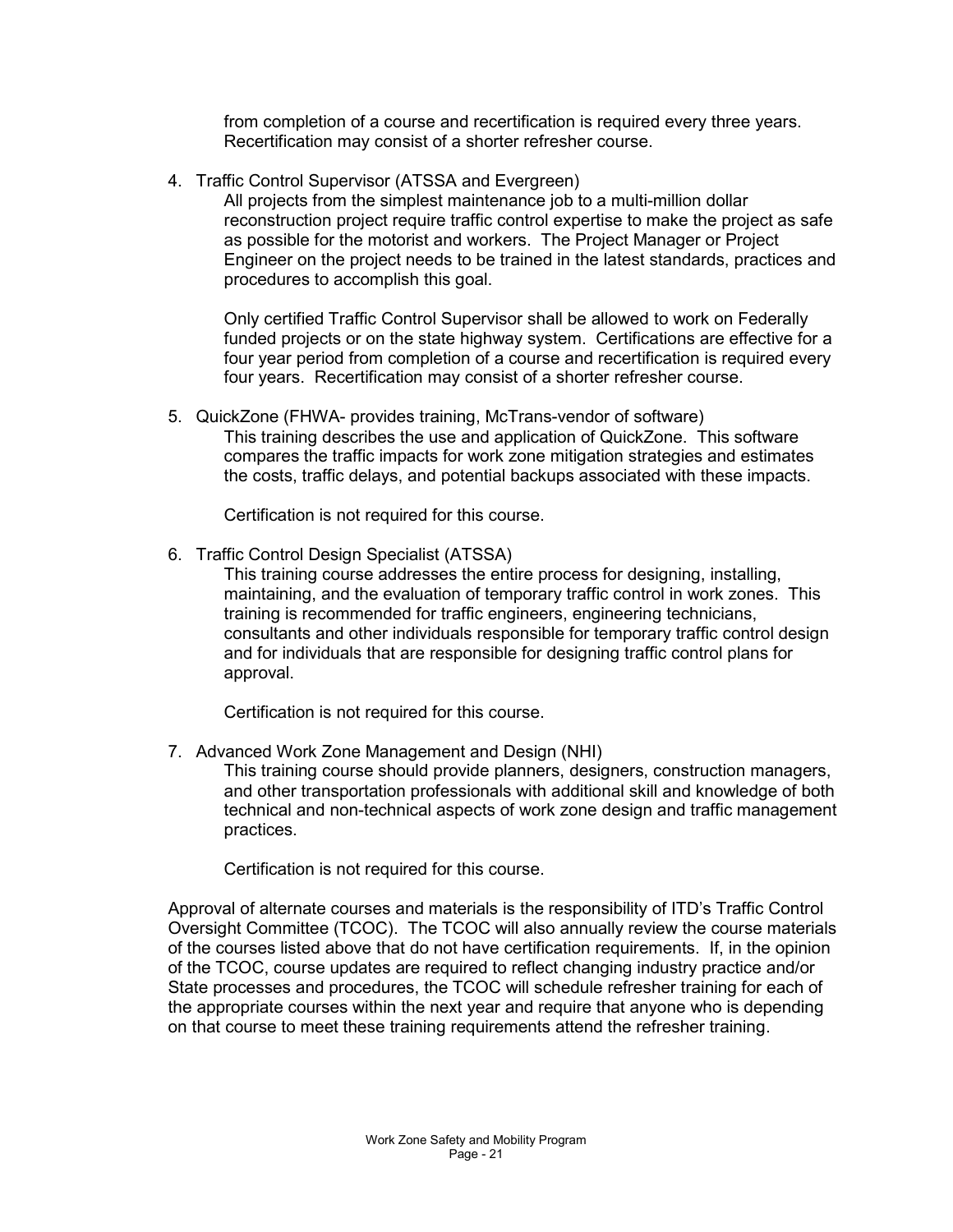### <span id="page-24-0"></span>**B. Construction and Maintenance**

Suggested training courses for individuals responsible for designing, inspecting, installing, or maintaining work zone traffic control, construction workers, project managers, project engineers, maintenance managers and workers, and non-routine Law Enforcement work are listed below. Completion of two of the following courses and any associated valid certifications, or holding a valid license as a Professional Engineer, or completion of the Police Officer Standards and Training (POST) Academy shall satisfy this training requirement:

1. Introduction to ITD's Work Zone Safety & Mobility program and Overview of the Rule on Work Zone Safety and Mobility

This training is an introduction provided by the Office of Highway Operations on ITD's Work Zone Safety & Mobility program requirements and standards. [Title](http://www.ecfr.gov/cgi-bin/text-idx?c=ecfr&sid=4326b3462801c075d9d260366f1f811e&rgn=div5&view=text&node=23:1.0.1.7.21&idno=23#23:1.0.1.7.21.9.1.1)  [23 CFR 630 Subpart J](http://www.ecfr.gov/cgi-bin/text-idx?c=ecfr&sid=4326b3462801c075d9d260366f1f811e&rgn=div5&view=text&node=23:1.0.1.7.21&idno=23#23:1.0.1.7.21.9.1.1) - The Work Zone Safety and Mobility is the rule that has changed and clarified work zone procedures. The rule is the basis that ITD's Work Zone Safety and Mobility program is built on. The rule introduction is provided by the Office of Highway Operations as a companion with ITD's Work Zone Safety & Mobility program introduction.

Certification is not required for this course.

2. Traffic Control Technician (ATSSA and ITD)

All Department employees associated with traffic control in work zones involving construction, maintenance, or other operations requiring temporary traffic control, should have a basic knowledge of temporary traffic control that allows them to assist in monitoring and recognition of deficiencies of traffic control and shall be trained as a Traffic Control Technician (TCT).

Certifications are effective for a four year period from completion of a course and recertification is required every four years. Recertification may consist of a shorter refresher course.

3. Flagging (ITD, ATSSA and Evergreen)

This course will provide instruction and training to individuals interested in flagging so they may perform their duties effectively and safely. Flaggers should possess and maintain intelligence and common sense, good physical condition (sight and hearing), mental alertness, a courteous but firm manner, a pleasing personality, neat appearance, sense of responsibility for the safety of the public and fellow workers and patience.

Only certified flaggers shall be allowed to work on Federally funded projects. Certifications are effective for a three year period from completion of a course and recertification is required every three years. Recertification may consist of a shorter refresher course.

4. Traffic Control Supervisor (ATSSA and Evergreen)

All projects from the simplest maintenance job to a multi-million dollar reconstruction project require traffic control expertise to make the project as safe as possible for the traveling public and for workers. Construction inspectors, project managers, project engineers, and maintenance workers on the project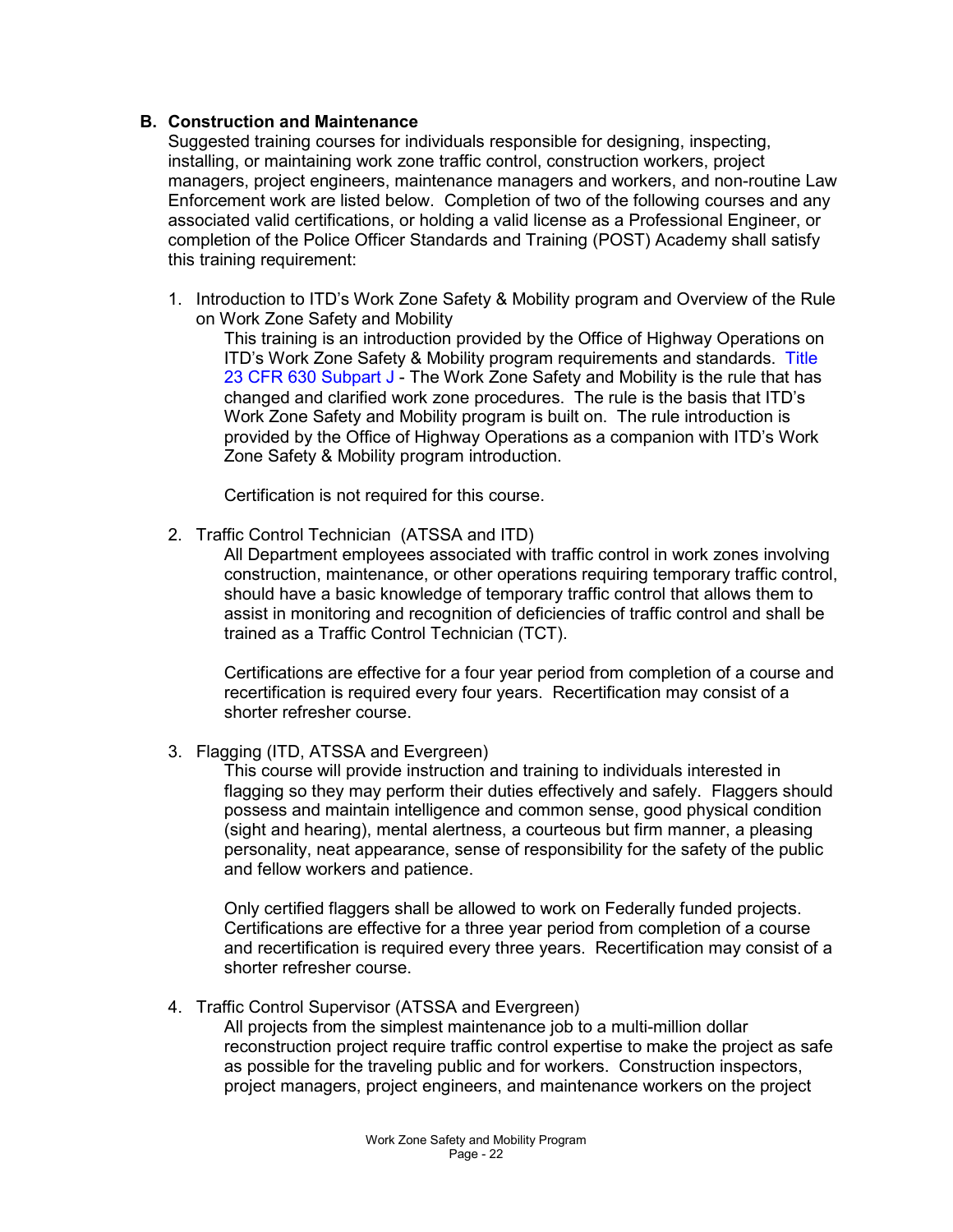need to be trained in the latest standards, practices and procedures to accomplish this goal.

Only certified Traffic Control Supervisor shall be allowed to work on Federally funded projects or on the state highway system. Certifications are effective for a four year period from completion of a course and recertification is required every four years. Recertification may consist of a shorter refresher course.

5. QuickZone (FHWA- provides training, McTrans-vendor of software) This training describes the use and application of QuickZone. This software compares the traffic impacts for work zone mitigation strategies and estimates the costs, traffic delays, and potential backups associated with these impacts

Certification is not required for this course.

6. Advanced Work Zone Management and Design (NHI) This training course should provide planners, designers, construction managers, and other transportation professionals with additional skill and knowledge of both technical and non-technical aspects of work zone design and traffic management practices.

Certification is not required for this course.

7. Comprehensive Inspection Training Course (ATSSA – Training CD) The training consist of 14 modules geared towards specific topics; Inspection basics, nighttime traffic control, flagging operations, signs and supports, portable changeable message boards, arrow panels, channelizing devices, pavement markings, raised pavement markers and delineators, warning lights and floodlights, crash cushions, portable concrete barriers, truck mounted attenuators, and guardrail installation and inspection.

Certification is not required for this course.

Approval of alternate courses and materials is the responsibility of ITD's Traffic Control Oversight Committee (TCOC). The TCOC will also annually review the course materials of the courses listed above that do not have certification requirements. If, in the opinion of the TCOC, course updates are required to reflect changing industry practice and/or State processes and procedures, the TCOC will schedule refresher training for each of the appropriate courses within the next year and require that anyone who is depending on that course to meet these training requirements attend the refresher training.

### <span id="page-25-0"></span>**C. Incident Management**

Suggested training courses for those who may find themselves managing incidents on the roadway are listed below. Completion of two of the following courses and any associated valid certifications, or holding a valid license as a Professional Engineer, or completion of the Police Officer Standards and Training (POST) Academy shall satisfy this training requirement: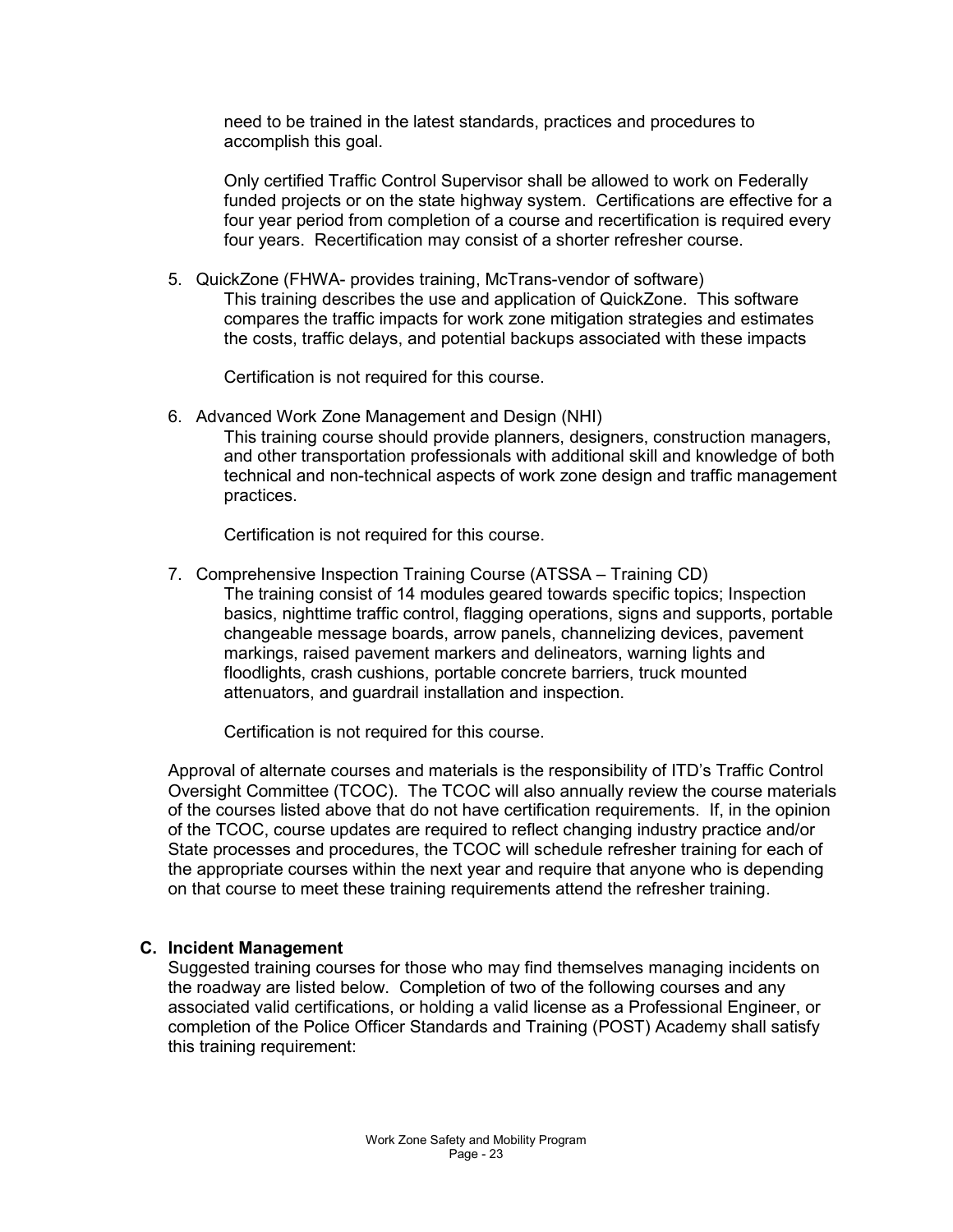1. Introduction to ITD's Work Zone Safety & Mobility program and Overview of the Rule on Work Zone Safety and Mobility

This training is an introduction provided by the Office of Highway Operations on ITD's Work Zone Safety & Mobility program requirements and standards. Title [23 CFR 630 Subpart J](http://www.ecfr.gov/cgi-bin/text-idx?c=ecfr&sid=4326b3462801c075d9d260366f1f811e&rgn=div5&view=text&node=23:1.0.1.7.21&idno=23#23:1.0.1.7.21.9.1.1) - The Work Zone Safety and Mobility is the rule that has changed and clarified work zone procedures. The rule is the basis that ITD's Work Zone Safety and Mobility program is built on. The rule introduction is provided by the Office of Highway Operations as a companion with ITD's Work Zone Safety & Mobility program introduction.

Certification is not required for this course.

2. Traffic Control Technician (ATSSA and ITD)

All Department employees associated with traffic control in work zones involving construction, maintenance, or other operations requiring temporary traffic control, should have a basic knowledge of temporary traffic control that allows them to assist in monitoring and recognition of deficiencies of traffic control and shall be trained as a Traffic Control Technician (TCT).

Certifications are effective for a four year period from completion of a course and recertification is required every four years. Recertification may consist of a shorter refresher course.

3. Flagging (ITD, ATSSA and Evergreen)

This course will provide instruction and training to individuals interested in flagging so they may perform their duties effectively and safely. Flaggers should possess and maintain intelligence and common sense, good physical condition (sight and hearing), mental alertness, a courteous but firm manner, a pleasing personality, neat appearance, sense of responsibility for the safety of the public and fellow workers and patience.

Only certified flaggers shall be allowed to work on Federally funded projects. Certifications are effective for a four year period from completion of a course and recertification is required every four years. Recertification may consist of a shorter refresher course.

4. Traffic Control Supervisor (ATSSA and Evergreen)

All projects from the simplest maintenance job to a multi-million dollar reconstruction project require traffic control expertise to make the project as safe as possible for the traveling public and for workers. Construction inspectors, project managers, project engineers, and maintenance workers on the project need to be trained in the latest standards, practices and procedures to accomplish this goal.

Only certified Traffic Control Supervisor shall be allowed to work on Federally funded projects or on the state highway system. Certifications are effective for a four year period from completion of a course and recertification is required every four years. Recertification may consist of a shorter refresher course.

5. Emergency Management (BDS)

This course will introduce participants to fundamental principles of emergency management in an integrated system. This course will help participants to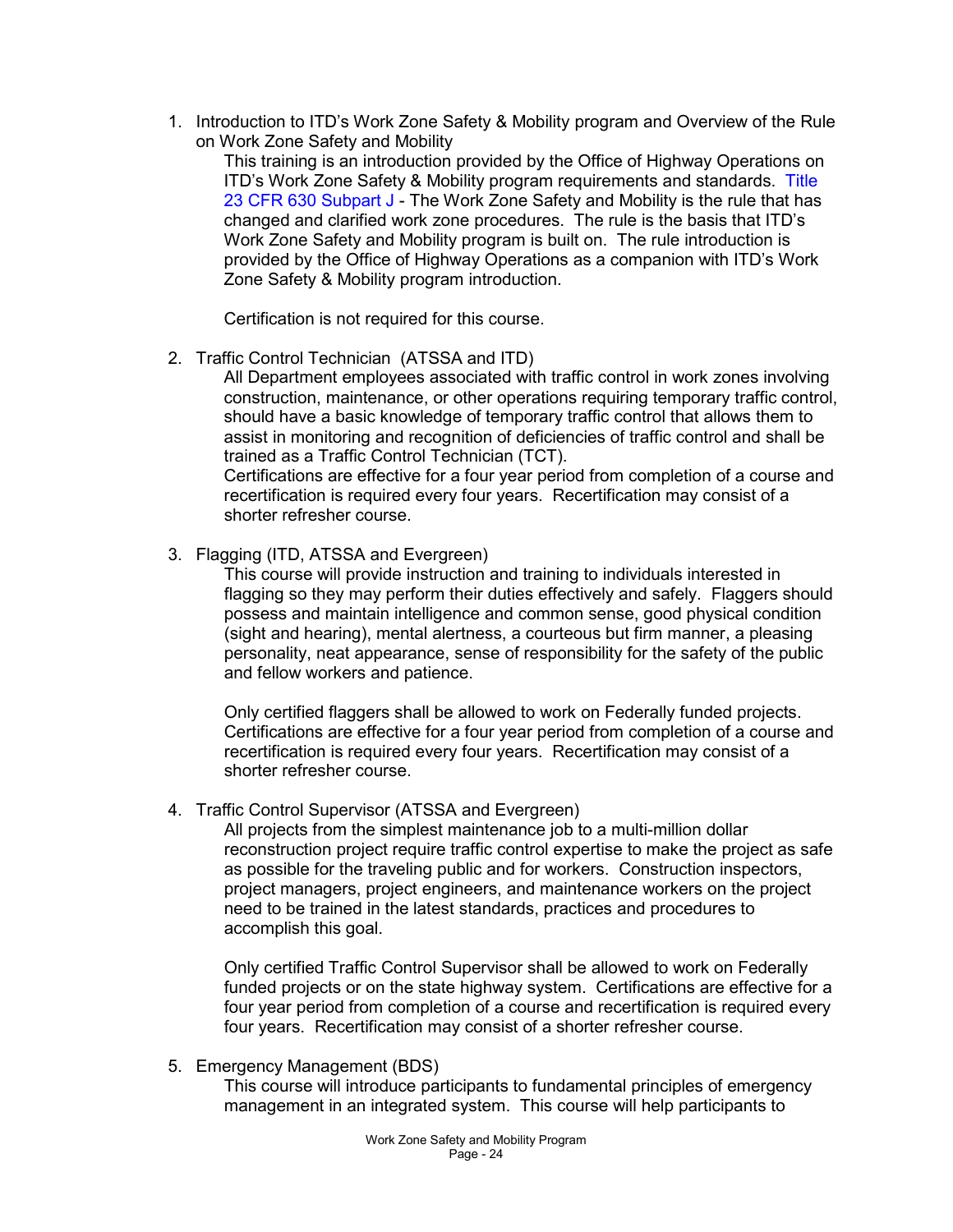experience the perspective of the local community, officials and citizens within the context of multiple hazards and potential resources from various sources. All District and Headquarters emergency management coordinators and alternates should attend.

Certification is not required for this course.

6. Incident Traffic Control For Responders (ATSSA)

ATSSA's newest course Emergency Traffic Control for Emergency Responders is aimed at police and fire rescue personnel who get involved with traffic control, either responding to an incident or enforcing traffic control in work zones. It discusses major, intermediate and minor principles of incident management and considerations for traffic control enforcement in work zones. The 4-hour course covers principles and concepts of temporary traffic control presented in the [Manual on Uniform Traffic Control Devices \(MUTCD\) Section 6](http://mutcd.fhwa.dot.gov/index.htm) I, a Federal standard. Also discussed are principles of temporary traffic control and the requirements of the component parts of typical work zones, such as: taper lengths, flagging operations, typical applications, device requirements and others.

Certification is not required for this course.

Approval of alternate courses and materials is the responsibility of ITD's Traffic Control Oversight Committee (TCOC). The TCOC will also annually review the course materials of the courses listed above that do not have certification requirements. If, in the opinion of the TCOC, course updates are required to reflect changing industry practice and/or State processes and procedures, the TCOC will schedule refresher training for each of the appropriate courses within the next year and require that anyone who is depending on that course to meet these training requirements attend the refresher training.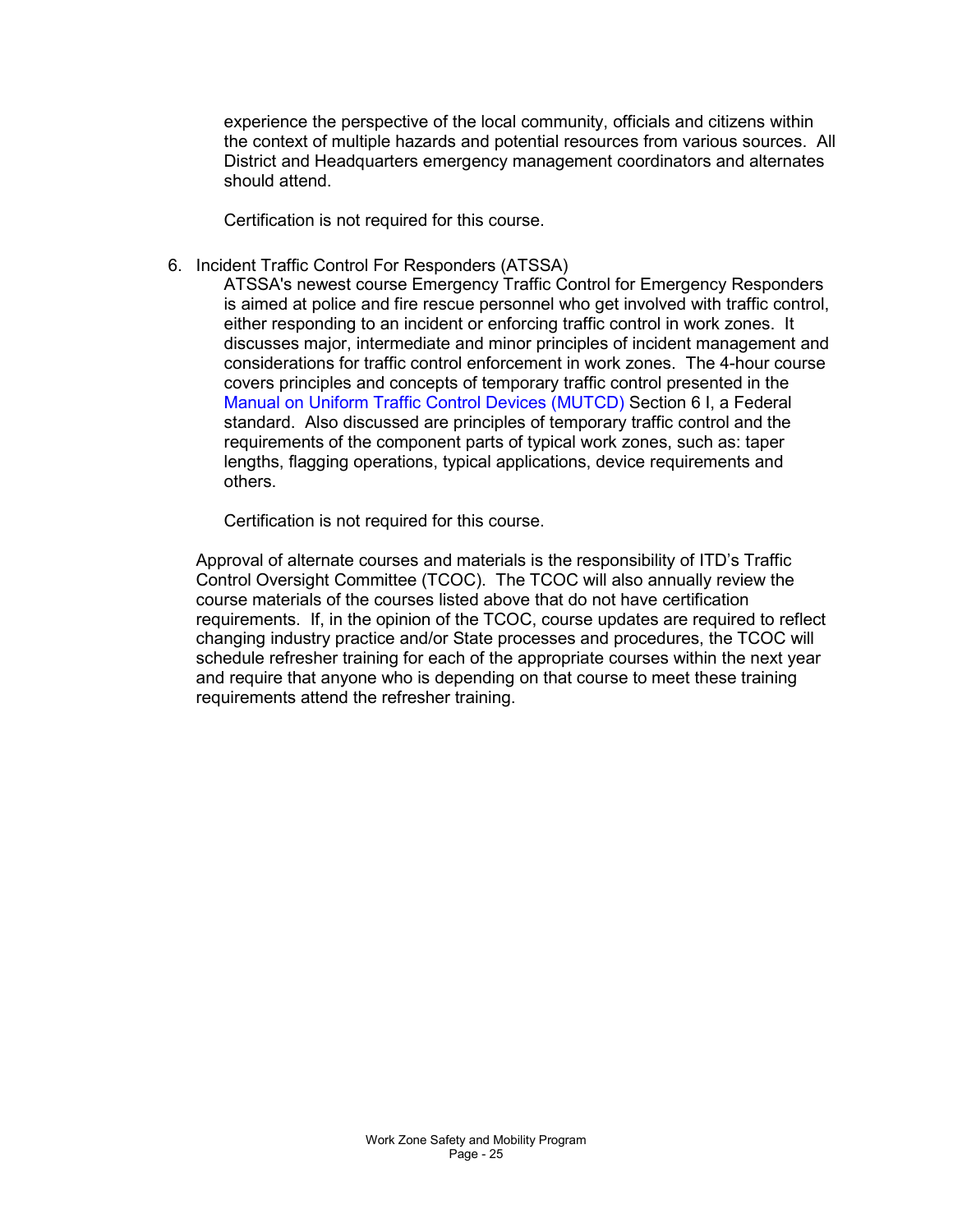# **IDAHO TRANSPORTATION DEPARTMENT**

# **GUIDANCE ON WORKZONE SAFETY AND MOBILITY PROGRAM**

**CHAPTER 4**

<span id="page-28-0"></span>**WORK ZONE SAFETY AND MOBILITY PROCESS REVIEW**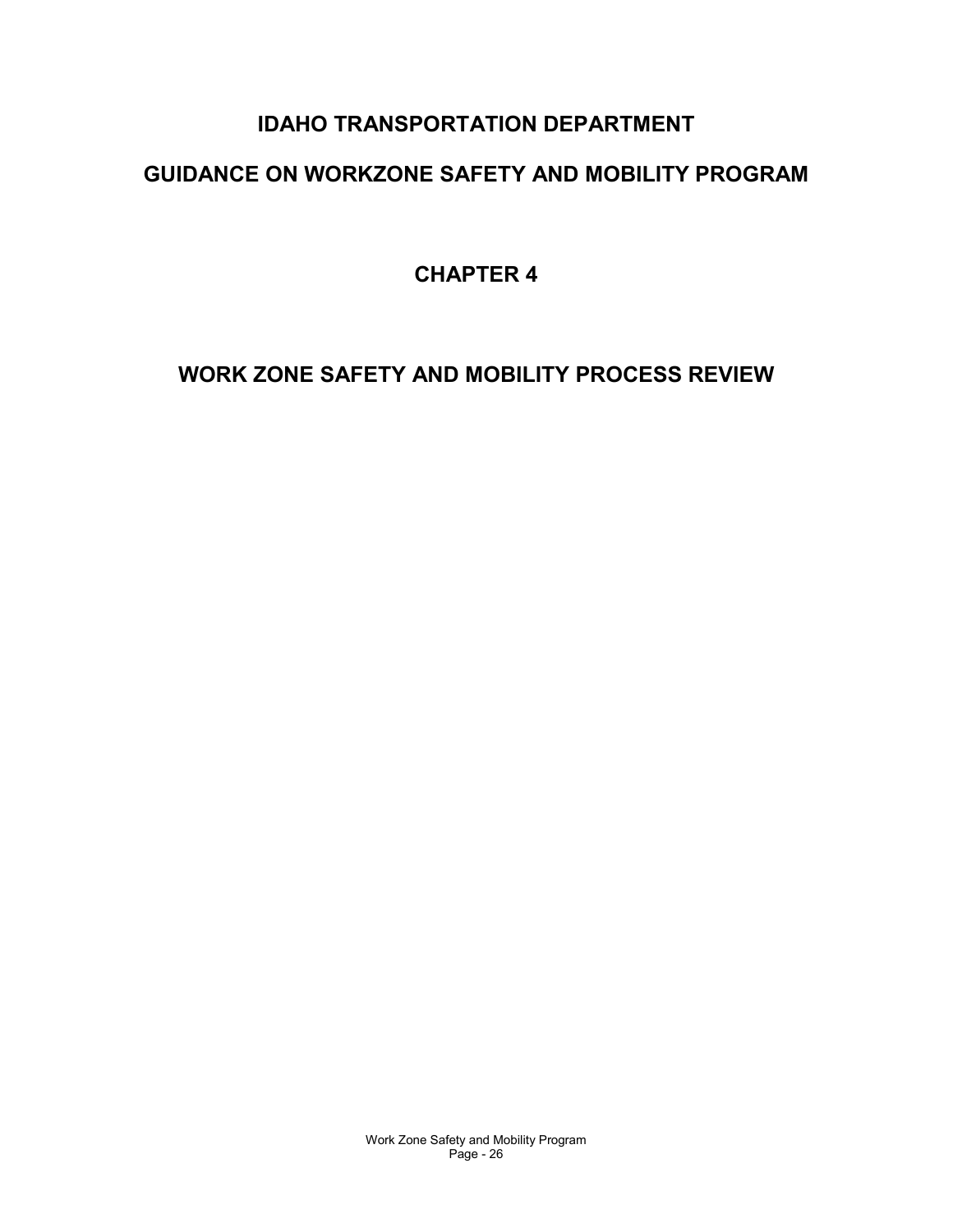# <span id="page-29-2"></span><span id="page-29-0"></span>**I. Requirements of the Work Zone Safety and Mobility program.**

The Department shall perform a process review at least every two years to assess the effectiveness of work zone safety and mobility procedures.

#### <span id="page-29-1"></span>**II. Guidance for Implementation**

The ultimate objective of the process reviews is to enhance efforts to address safety and mobility on current and future projects. It does not require that the results of the review be forwarded to the FHWA for approval.

The work zone performance assessment addressed by the process review may involve a review of randomly selected projects and/or the evaluation of statewide work zone data. A post-project review that includes objective outcome reviews of what went right/wrong on projects may be performed to provide further feedback to continually improve work zone practices, policies, processes, and procedures.

A Work Zone Safety and Mobility Review Team should perform the process review, covering one-half of the state every year, and should be led by the Office of Highway Operations Section with a representative from Design/Materials/Construction, Employee Safety and Risk Management, the District Traffic Engineer, District Safety, District Construction, and the Federal Highway Administration. The Review may include interviews with Project Development, Planning, the District, and Local Government (if applicable).

The following are examples of questions that may be used when performing the process review:

- A. Are good decisions in planning, designing, and implementing our work zones being made?
- B. How are work zones performing with respect to safety and mobility?
- C. How do work zone performance, the effectiveness of strategies, or areas of improvement vary between day work and night work?
- D. Can areas for improvement be identified?
- E. What has both worked and not worked which strategies have proven to be either more or less effective in improving the safety and mobility of work zones?
- F. Should policies or agency procedures be adjusted based on what has been observed or measured?
- G. How have areas for improvement that were identified in the past been addressed?
- H. Are customer expectations being met with respect to maintaining safety and mobility, and minimizing business and community impacts through, in, and around the work zone?
- I. What other strategies can be considered for implementation?
- J. Are there certain combinations of strategies that seem to work well?
- K. Can any work zone safety and mobility trends be identified, at the national level or local level? What can be done to advocate characteristics associated with good trends? What can be done to remedy the problems associated with bad trends?
- L. Can consistency be brought about in the identification of such trends, issues, and problems, and in the standardization of tools and guidelines for application at the agency, State, and/or national level?

Conducting process reviews should include the following action items:

- A. Develop review objectives.
- B. Determine review methods.
- C. Conduct review.